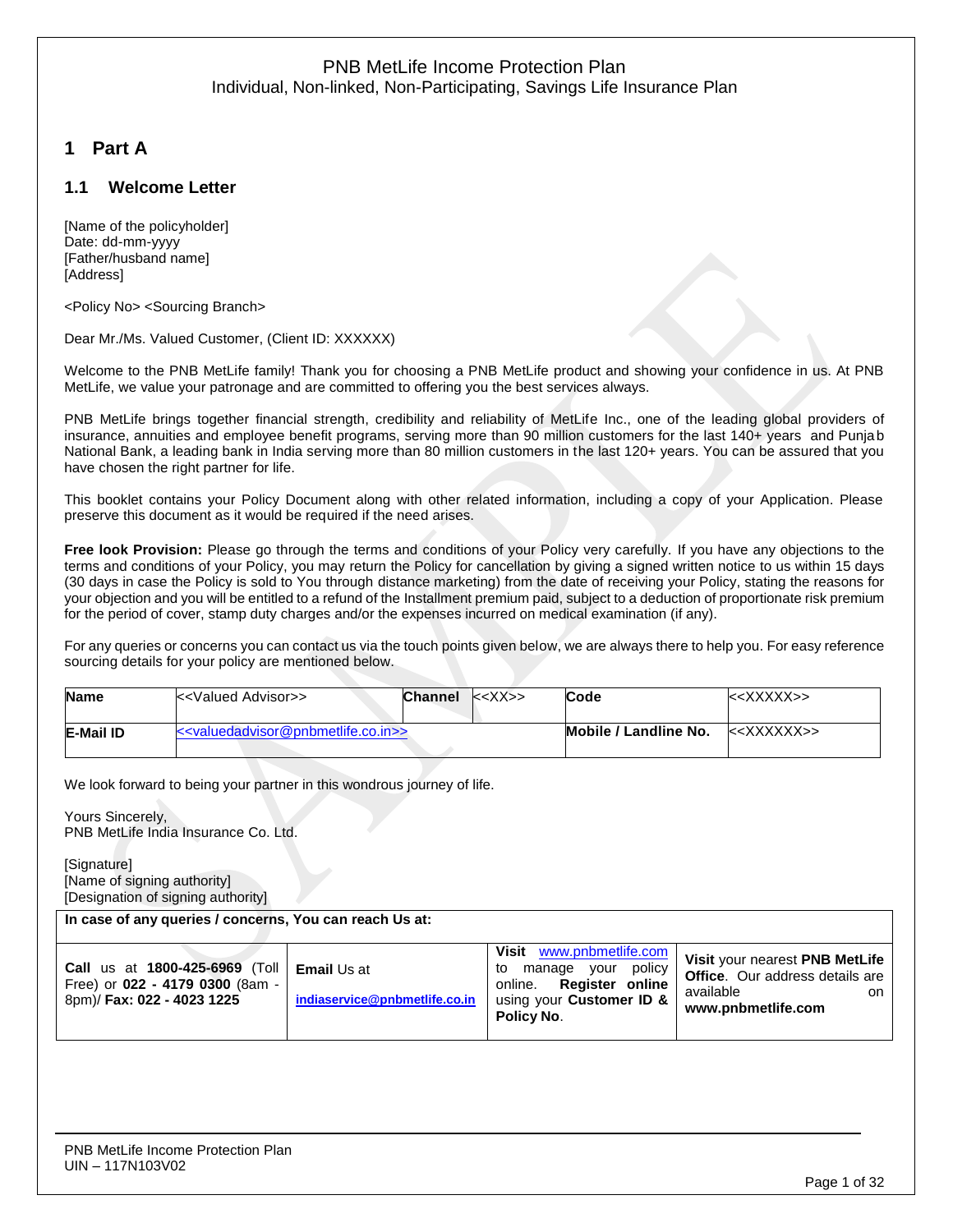# **1.2 Policy Preamble**

#### **PNB MetLife Income Protection Plan Individual, Non-linked, Non-Participating, Savings, Life Insurance Plan**

This is a contract of insurance between You and PNB MetLife India Insurance Company Limited. This contract of insurance has been enacted on receipt of the premium deposit and is based on the details in the Application received together with the other information, documentation and declarations received from You for effecting a life insurance contract on the life of the person named in the Policy Schedule below.

We agree to pay the Benefits under this Policy on the occurrence of the insured event described in Part C of this Policy, subject to the terms and conditions of the Policy.

#### **On examination of the Policy, if You notice any mistake or error, please return the Policy document to Us in order that We may rectify it.**

Signed by and on behalf of PNB MetLife India Insurance Company Limited

[Signature] [Name of signing authority] [Designation of signing authority]

# **1.3 Policy Schedule**

| Name of the Plan   | <b>PNB MetLife Income Protection Plan</b>                              |
|--------------------|------------------------------------------------------------------------|
| Nature of the Plan | Individual, Non-linked, Non-Participating, Savings Life Insurance Plan |
| <b>UIN</b>         | 117N103V02                                                             |

| <b>Application</b><br><b>Policy</b><br>number<br>number | Date of<br><b>Issue</b> | Issuing<br>office |
|---------------------------------------------------------|-------------------------|-------------------|
|---------------------------------------------------------|-------------------------|-------------------|

### **1. Details of the Policyholder and Life Assured**

| Name of Policyholder                |                   | Gender | Date of Birth |  |
|-------------------------------------|-------------------|--------|---------------|--|
| Name of Life Assured                |                   | Gender | Date of Birth |  |
| Address of Policyholder             |                   |        |               |  |
| <b>Telephone Number</b>             |                   |        |               |  |
| Mobile Number                       |                   |        |               |  |
| Address of Life Assured             |                   |        |               |  |
| Age admitted of the Life<br>Assured | <yes no=""></yes> |        |               |  |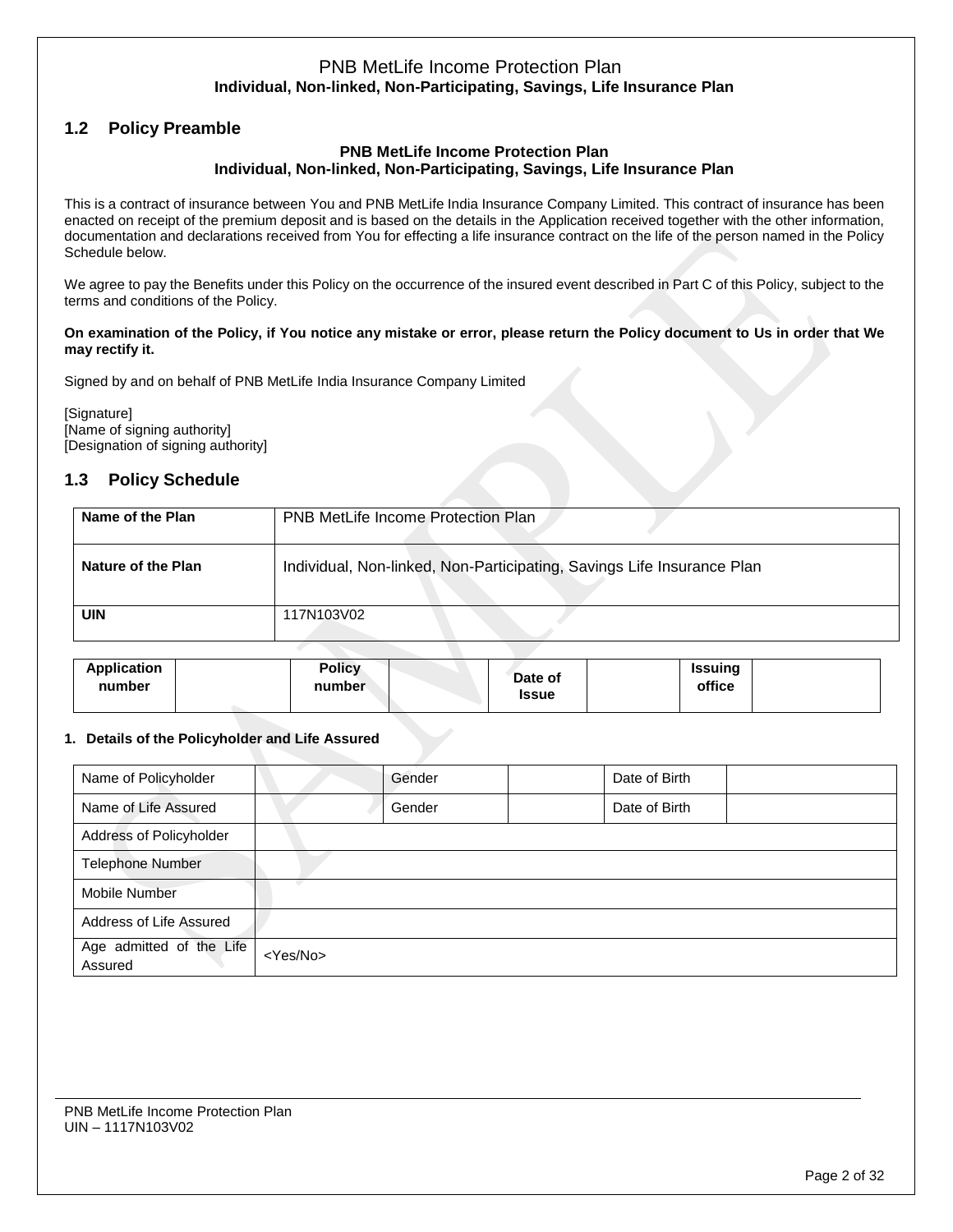#### **2. Policy Details**

| Base                                                   | Plan       | Death Benefit<br>Payout option | <b>Basic Sum Assured</b><br>(Rs.)<br>(Minimum amount to<br>be payable on death) |                                                                                                        | Sum<br>Assured<br>on<br>Maturity<br>(Rs.) | Policy<br>Term<br>(years) | Premium<br>Payment<br>Term<br>(years) | Installment<br>Premium<br>(Rs.) | Goods<br>&<br>Servic<br>e Tax<br>$(Rs)^*$ | Total<br>Installme<br>nt<br>Premium<br>(Rs) | Annualise<br>d<br>Premium<br>(Rs) |
|--------------------------------------------------------|------------|--------------------------------|---------------------------------------------------------------------------------|--------------------------------------------------------------------------------------------------------|-------------------------------------------|---------------------------|---------------------------------------|---------------------------------|-------------------------------------------|---------------------------------------------|-----------------------------------|
| Plan                                                   | Opti<br>on |                                | <b>First Policy</b><br>Year                                                     | Second<br>Policy<br>Year<br>onward<br>s                                                                |                                           |                           |                                       |                                 |                                           |                                             |                                   |
| <b>PNB</b><br>MetLife<br>Income<br>Protectio<br>n Plan |            |                                | << 10<br>$\mathsf{x}$<br>Annualised<br>Premium<br>$\gt$                         | < <sum<br>Assure<br/>d<br/>multipli<br/>X<br/>er<br/>Annuali<br/>sed<br/>Premiu<br/>m&gt;&gt;</sum<br> |                                           |                           |                                       |                                 |                                           |                                             |                                   |

**\*** Includes Goods & Service Tax at prevailing rates. You will be responsible to pay any new or additional tax/levy or any changed amount of Goods & Service Tax being made applicable/ imposed on the premium(s) by competent authority.

### **3. Contract Details**

| Date of Inception of the Policy | $<<$ DD MM YY $>>$ | Premium Due Date                                                                        | $<<$ DD MM YY $>>$      |
|---------------------------------|--------------------|-----------------------------------------------------------------------------------------|-------------------------|
| Date of Commencement of risk    | $<<$ DD MM YY $>>$ | Last Premium Due Date                                                                   | $<<$ DD MM YY $>>$      |
| Policy Anniversary date         | $<<$ DD MM YY $>>$ | <b>Premium Payment Type</b>                                                             | <<5/7/10>>Pay           |
| <b>Maturity Date</b>            | $<<$ DD MM YY $>>$ | <b>Premium Frequency</b>                                                                | < <yearly>&gt;</yearly> |
| <b>Policy Currency</b>          |                    | Total Installment Premium (incl.<br>of any extra premium, taxes &   Rs. <<>><br>cesses) |                         |

### **4. Details of Agent/Intermediary**

| Name                        |  |
|-----------------------------|--|
| License/Registration number |  |
| Phone number                |  |
| Address                     |  |
| Email address               |  |

### **Special provisions/options (if any)**

## **5. Nominee details**

| Name(s) of the Nominee               | Relationship<br>with<br><b>Life Assured</b> | Share(s) %                      |
|--------------------------------------|---------------------------------------------|---------------------------------|
| < <name nominee="" of="">&gt;</name> | < <relation>&gt;</relation>                 | < <percentage>&gt;</percentage> |
| $\left(2\right)$                     |                                             |                                 |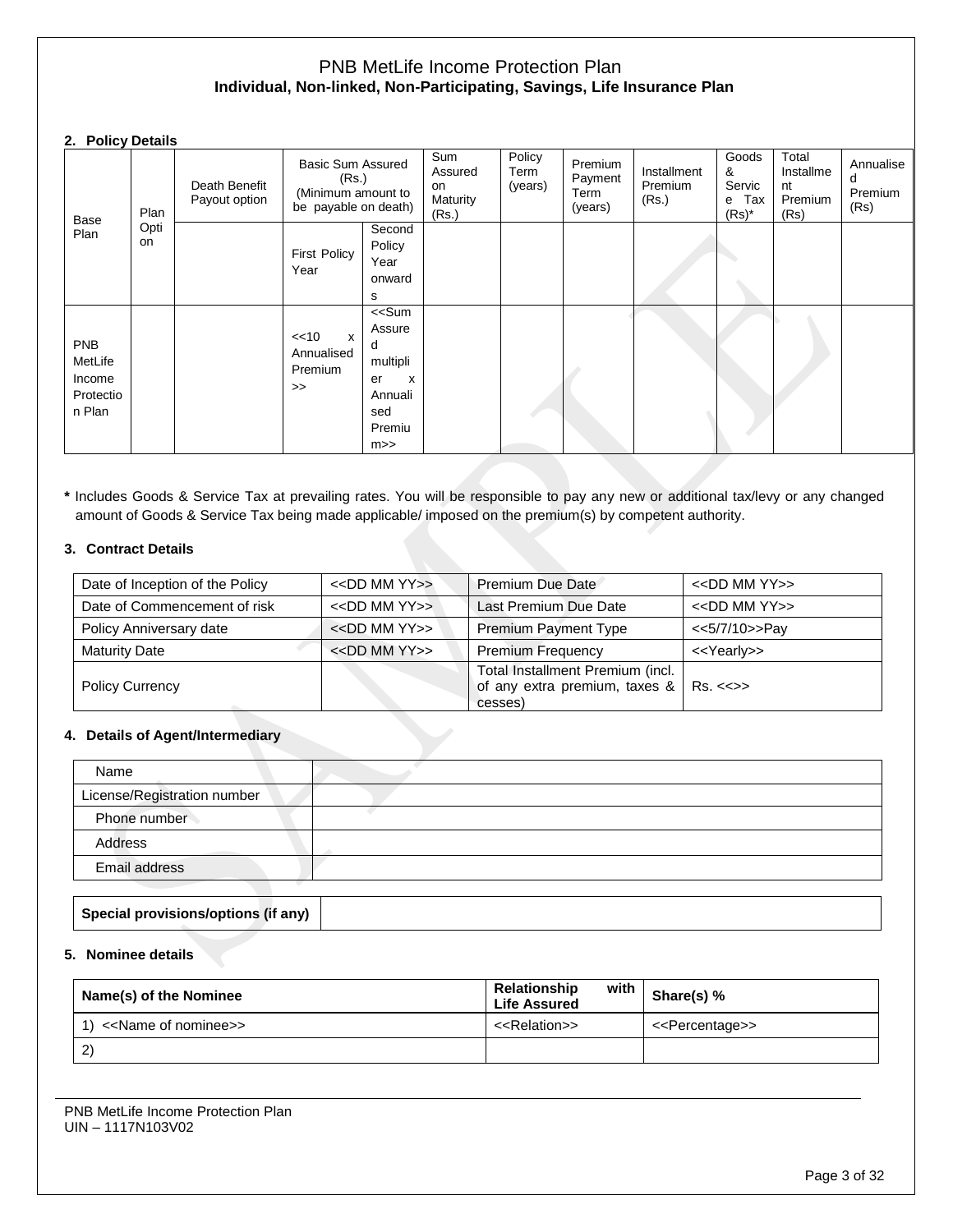| ົດ'                    |  |
|------------------------|--|
| $\vert \Delta \rangle$ |  |

#### **6. Appointee details (Only in case Nominee is less than 18 years of Age)**

| Appointee name                          | with<br><b>Relationship</b><br><b>Nominee</b> | Age               |
|-----------------------------------------|-----------------------------------------------|-------------------|
| < <name appointee="" off="">&gt;</name> | < <relation>&gt;</relation>                   | < <age>&gt;</age> |

Your soft copy of Policy Document is available in the customer portal. You can access through www.pnbmetlife.com > Customer login > Provide user ID and password (for existing customer), else click New User (for new customer)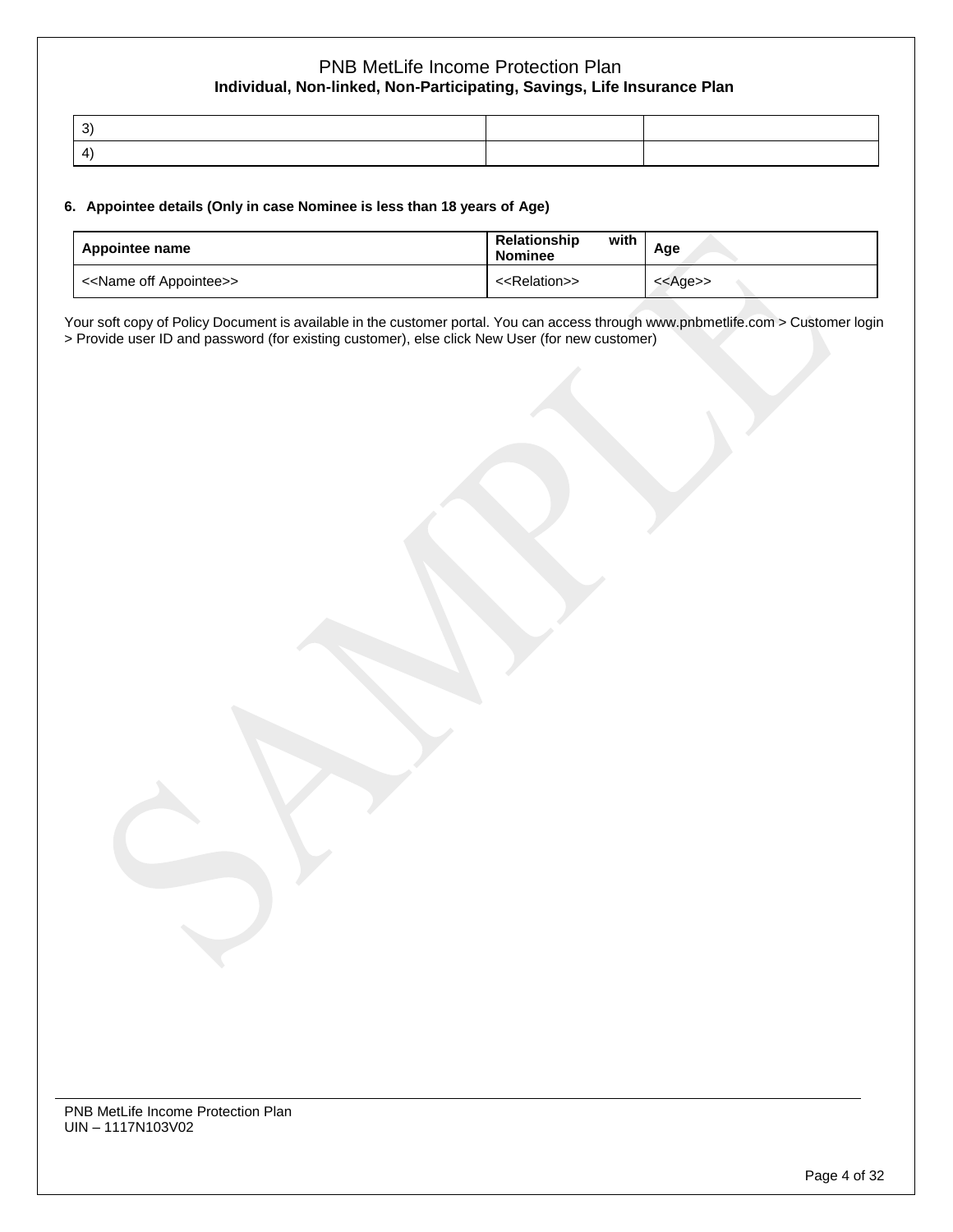# **Key Feature Document**

# **Key Benefits**

|                                                               |                                                                                                                                                                                                                                                                                                                                                                   | On survival of the Life Assured till the Maturity Date, provided that the Policy is in In-force Status and all due<br>Installment Premiums have been received in full by Us, the Sum Assured on Maturity will be payable. The Sum<br>Assured on Maturity will be calculated in accordance with the table below: |  |  |  |
|---------------------------------------------------------------|-------------------------------------------------------------------------------------------------------------------------------------------------------------------------------------------------------------------------------------------------------------------------------------------------------------------------------------------------------------------|-----------------------------------------------------------------------------------------------------------------------------------------------------------------------------------------------------------------------------------------------------------------------------------------------------------------|--|--|--|
|                                                               | <b>Plan Option</b>                                                                                                                                                                                                                                                                                                                                                | Sum Assured on Maturity as % of Total Premiums<br>Paid                                                                                                                                                                                                                                                          |  |  |  |
|                                                               | 100% RoP                                                                                                                                                                                                                                                                                                                                                          | 100%                                                                                                                                                                                                                                                                                                            |  |  |  |
|                                                               | 110% RoP                                                                                                                                                                                                                                                                                                                                                          | 110%                                                                                                                                                                                                                                                                                                            |  |  |  |
| <b>Maturity Benefit</b>                                       | 130% RoP                                                                                                                                                                                                                                                                                                                                                          | 130%                                                                                                                                                                                                                                                                                                            |  |  |  |
|                                                               | 150% RoP                                                                                                                                                                                                                                                                                                                                                          | 150%                                                                                                                                                                                                                                                                                                            |  |  |  |
|                                                               | RoP - Return of Premium                                                                                                                                                                                                                                                                                                                                           |                                                                                                                                                                                                                                                                                                                 |  |  |  |
|                                                               | and/or levies paid by You.                                                                                                                                                                                                                                                                                                                                        | Where, Total Premiums Paid will be excluding underwriting extra premiums paid (if any), Goods & Service Tax                                                                                                                                                                                                     |  |  |  |
|                                                               |                                                                                                                                                                                                                                                                                                                                                                   | The policy will terminate on payment of the Maturity Benefit.                                                                                                                                                                                                                                                   |  |  |  |
|                                                               |                                                                                                                                                                                                                                                                                                                                                                   | In case of the unfortunate demise of the Life Assured during the Policy Term, provided that the Policy is In-force                                                                                                                                                                                              |  |  |  |
|                                                               | status and all due premiums have been received by Us in full as on the date of death, the Sum Assured on Death                                                                                                                                                                                                                                                    |                                                                                                                                                                                                                                                                                                                 |  |  |  |
|                                                               | shall be payable.                                                                                                                                                                                                                                                                                                                                                 |                                                                                                                                                                                                                                                                                                                 |  |  |  |
| Where Sum Assured on Death shall be highest of the following: |                                                                                                                                                                                                                                                                                                                                                                   |                                                                                                                                                                                                                                                                                                                 |  |  |  |
|                                                               |                                                                                                                                                                                                                                                                                                                                                                   |                                                                                                                                                                                                                                                                                                                 |  |  |  |
| 10 times the Annualised Premium<br>$\circ$                    |                                                                                                                                                                                                                                                                                                                                                                   |                                                                                                                                                                                                                                                                                                                 |  |  |  |
|                                                               | <b>Death Benefit</b><br>Basic Sum Assured which is the absolute amount assured to be paid on death<br>$\circ$                                                                                                                                                                                                                                                     |                                                                                                                                                                                                                                                                                                                 |  |  |  |
|                                                               | The Basic Sum Assured is equal to Annualised Premium multiplied by Sum Assured multiplier, where, the Sum<br>Assured multiplier for first Policy Year will be equal to 10 and from the second Policy Year onwards the Sum<br>Assured multiplier will be based on the Plan Option, Premium Payment Term, Policy Term chosen at Date of<br>Inception of the Policy. |                                                                                                                                                                                                                                                                                                                 |  |  |  |
|                                                               |                                                                                                                                                                                                                                                                                                                                                                   | At any point in time the minimum Death Benefit shall be 105% of Total Premiums Paid up to the date of death.                                                                                                                                                                                                    |  |  |  |
|                                                               |                                                                                                                                                                                                                                                                                                                                                                   | The Policyholder will have an option to choose the Death Benefit payout option as Lumpsum or Monthly Income<br>at the time of inception of the policy. If the Life Assured chooses the Lumpsum option, We shall pay the Death                                                                                   |  |  |  |
|                                                               | Benefit as Lumpsum to the Nominee and the policy shall terminate.                                                                                                                                                                                                                                                                                                 |                                                                                                                                                                                                                                                                                                                 |  |  |  |
| <b>Benefit</b><br><b>Death</b><br>payout option               |                                                                                                                                                                                                                                                                                                                                                                   | If the Policyholder chooses the Monthly Income option, We shall pay Death Benefit as level monthly installments<br>to the Nominee, over the Death Payout period which is equal to 120 consecutive months (10 years).                                                                                            |  |  |  |
|                                                               |                                                                                                                                                                                                                                                                                                                                                                   | Monthly Income = Monthly Income Factor * Sum Assured on Death                                                                                                                                                                                                                                                   |  |  |  |
|                                                               |                                                                                                                                                                                                                                                                                                                                                                   | Where, Monthly Income Factor = 130.8% / Death Payout period = 130.8%/120                                                                                                                                                                                                                                        |  |  |  |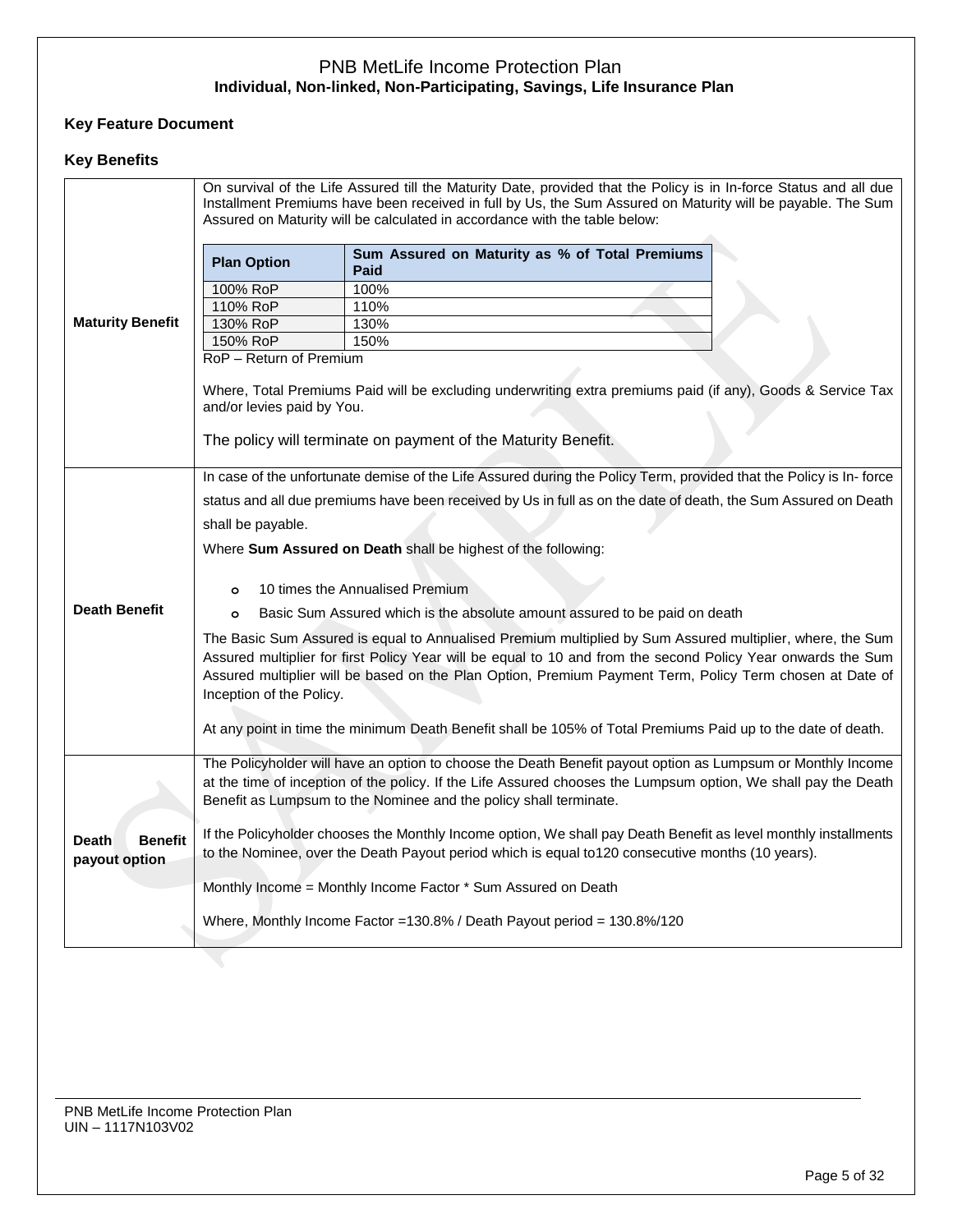|                     | Depending on the amount of Premium paid, You will be eligible for an Additional Sum Assured multiplier from the<br>second Policy Year onwards which will be in accordance with the table below: |                     |                     |  |  |  |  |
|---------------------|-------------------------------------------------------------------------------------------------------------------------------------------------------------------------------------------------|---------------------|---------------------|--|--|--|--|
| <b>High Premium</b> | Additional Sum Assured multiplier rates per Re.1 of<br><b>Annualised Premium</b><br><b>Annualised Premium / Plan Option</b>                                                                     |                     |                     |  |  |  |  |
| <b>Benefit</b>      |                                                                                                                                                                                                 | 100% RoP & 110% RoP | 130% RoP & 150% RoP |  |  |  |  |
|                     | Less than Rs.10,000                                                                                                                                                                             | Nil                 |                     |  |  |  |  |
|                     | Rs.10,000 to Rs.11,999                                                                                                                                                                          |                     | 0.5                 |  |  |  |  |
|                     | Rs.12,000 to Rs.14,999                                                                                                                                                                          | 1.5                 |                     |  |  |  |  |
|                     | Rs.15,000 and above                                                                                                                                                                             | 2                   | 1.5                 |  |  |  |  |

# **Key Product Conditions**

| Plan<br><b>Option</b> | <b>Premium Payment Term</b><br>(in years) | <b>Policy Term (in</b><br>years) |
|-----------------------|-------------------------------------------|----------------------------------|
| 100% RoP              |                                           | 15                               |
| 110% RoP              |                                           | 15                               |
|                       |                                           | 15                               |
| 130% RoP              |                                           | 20                               |
|                       | 10                                        | 20                               |
| 150% RoP              |                                           | 20                               |

### **Key Service Features**

| <b>Nomination</b>                    | Nomination shall be allowed as per the provisions of Section 39 of the Insurance Act, 1938 as |
|--------------------------------------|-----------------------------------------------------------------------------------------------|
|                                      | amended from time to time.                                                                    |
| <b>Assignment</b>                    | Assignment shall be allowed under this Policy as per the provisions of Section 38 of the      |
|                                      | Insurance Act, 1938 as amended from time to time.                                             |
|                                      | The maximum amount of Policy Loan that You can avail will be limited to 90% of the Special    |
| <b>Policy Loan</b>                   | Surrender Value of Your Policy at the end of the relevant Policy Year less any unpaid         |
|                                      | Installment Premiums for that year and loan interest accrued.                                 |
| <b>Premium Payment</b>               | Installment Premium payment can be made by cash, cheque, credit card, ECS, online             |
|                                      | payment, demand draft, and direct debit or any other mode as prescribed by the IRDA of India  |
| <b>Customer Service No.</b>          | 1800 425 6969 (Toll-free) or 022-4179 0300(8am-8pm)                                           |
|                                      | Visit us www.pnbmetlife.com                                                                   |
|                                      | Email us: indiaservice@pnbmetlife.co.in                                                       |
|                                      | Write to us:                                                                                  |
|                                      | PNB MetLife India Insurance Co. Ltd,                                                          |
| <b>Grievance Redressal Mechanism</b> | Unit No. 101, First Floor, Techniplex I,                                                      |
|                                      | Techniplex Complex, Off Veer Savarkar Flyover,                                                |
|                                      | S.V. Road, Goregaon (West),                                                                   |
|                                      | Mumbai - 400 062, Maharashtra.                                                                |
|                                      | 022 - 4179 0300 (8am -8pm)/ Fax: 022 - 4023 1225                                              |

**For detailed Benefits, please refer to the Policy terms and conditions.**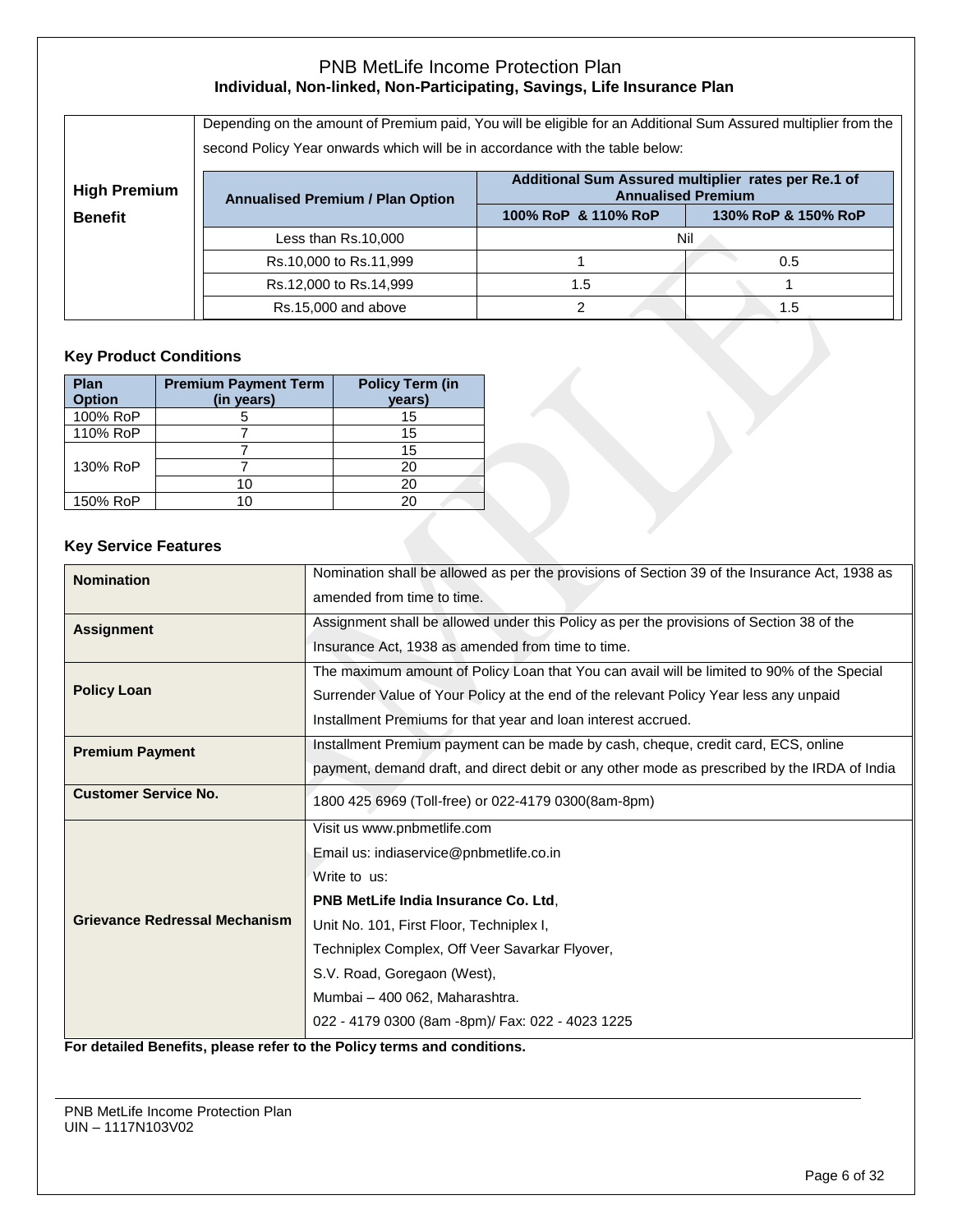# **2 Part B**

# **2.1 Definitions applicable to our Policy**

The words or terms below that appear in this **Policy** in initial capitals will have the specific meaning given to them below. These defined words or terms will, wherever appropriate to the context, be read so that the singular includes the plural, and the masculine includes the feminine.

- **1. "Age"** means age as on the last birthday; i.e. the age of the Life Assured in completed years as on the Date of Inception of the Policy and as shown in the Schedule;
- **2. "Annualised Premium"** means the due premium as calculated and payable for a Policy Year. Annualised Premium excludes underwriting extra premium, rider premiums, if any, and frequency loadings on premium, if any, Goods & Service Tax and cess.
- **3. "Application"** means the proposal form and any other information given to **Us** to decide whether and on what terms to issue this **Policy**
- **4. "Appointee"** means the person named in the Schedule to receive payment under this Policy, if the Nominee is a minor at the time payment becomes due under this Policy
- **5. "Basic Sum Assured"** means the absolute amount which is assured to be paid on the death of the Life Assured and is equal to Annualised Premium multiplied by Sum Assured multiplier. Where, the Sum Assured multiplier for first policy year will be equal to 10 and from the second policy year onwards the Sum Assured multiplier will be based on the Plan Option, Premium Payment Term, Policy Term chosen at Date of Inception of the Policy and the Age at entry.
- **6. "Benefit Illustration"** means an Annexure along with the Schedule that illustrates the Installment Premiums, guarantees, returns, Benefits and values of the proposed Policy. This Benefit Illustration complies with IRDA of India Regulations and contains clear disclosure of both guaranteed and non-guaranteed Benefits, if any, of the Policy
- **7. "Benefits"** means the Death Benefit, Maturity Benefit, Surrender Benefit or any other benefit, as the case may be, applicable in the terms and conditions of this Policy
- **8. "Claimant"** means either the Life Assured or the Policyholder or the Nominee or the Assignee or the legal heir of the Nominee / Policyholder as the case may be
- **9. "Company/Us/We/Our"** means PNB MetLife India Insurance Company Limited.
- **10. "Date of Commencement of risk"** means the date on which the risk under the Policy comes into effect and is as specified in the **Schedule.** The commencement of risk cover on the Life Assured shall depend on the Age of the Life Assured on commencement of the Policy.
- **11. "Date of Inception of the Policy"** means the date on which this Policy is issued after We have accepted the risk under the Application. The Date of Inception of the Policy is shown in the Schedule
- **12. "Date of commencement of the Policy"** is the same as the Date of Inception of the Policy
- **13. "Grace Period"** means the time granted by Us from the due date for the payment of Installment Premium, without any penalty or late fee, during which time the Policy is considered to be in In-force Status with the risk cover without any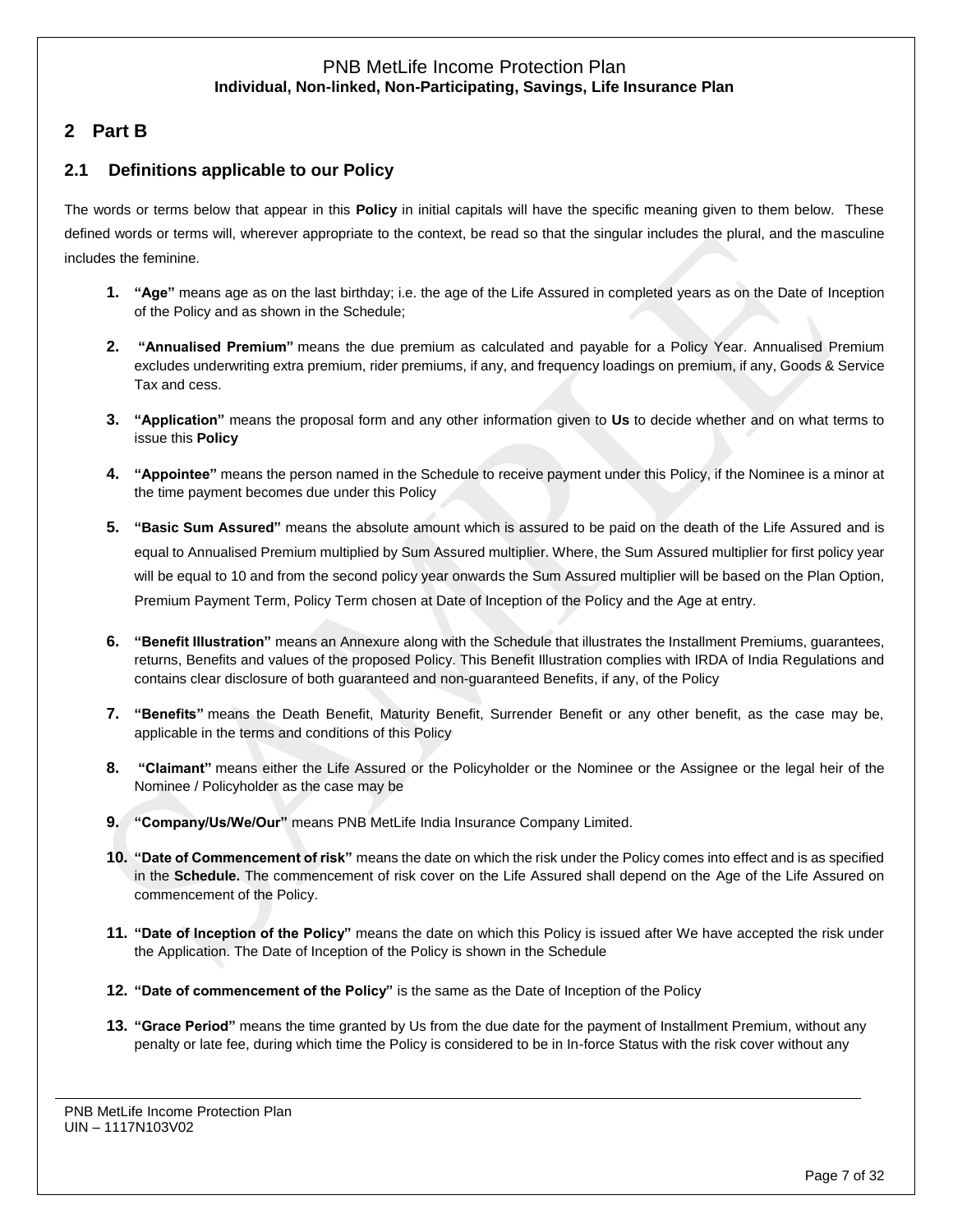interruption, as per the terms & conditions of the Policy. The Grace Period for payment of the Installment Premium is 15 days, where the Policyholder pays the premium on a monthly basis and 30 days in all other cases.

- **14. "In-force Status"** means a condition during the Policy Term, wherein the coverage of risk on the life of the Life Assured is subsisting and You have paid all the due Installment Premiums
- **15. "Installment Premium"** means the amount stipulated in the Schedule and paid at regular intervals (yearly/half yearly/ or monthly mode as shall be applicable) by You for the chosen Premium Payment Term as consideration for acceptance of risk and Benefits specified as such in the Policy Document
- **16. "IRDA of India"** means the Insurance Regulatory and Development Authority of India
- **17. "Lapse"** means a condition wherein the Policy has not acquired Surrender Value and the due Installment Premiums have not been paid for at least the first two consecutive Policy Years in full, as required under the Policy, thereby rendering this Policy unenforceable. No Benefits will be paid when the Policy is in Lapse status
- **18. "Life Assured"** means the person, named as such in the Schedule, on whose life, the insurance cover is effected as per the terms of this Policy
- **19. "Maturity Benefit"** means the amount of benefit which is payable on maturity i.e. at the end of the Policy Term, as stated in the Schedule at the inception of the Policy
- **20. "Maturity Date"** means the date specified in the Schedule on which the Sum Assured on Maturity is payable to You
- **21. "Nominee"** means the person or persons nominated under Section 39 of the Insurance Act, 1938, as amended from time to time, by You, to receive the admissible Benefits, in the event of death of the Life Assured
- **22. "Non-Participating"** means the Policy does not participate in the profits of Our participating fund.
- **23. "Paid-up Benefit"** means the amount payable on the occurrence of events, as specified under the Plan, when the Policy is in Paid-up Status
- **24. "Paid-up status/Reduced Paid-up Status"** means a condition during the Policy Term, wherein the Installment Premiums have been paid in full for at least the first 2 consecutive Policy Years, and the remaining due Installment Premiums have not been paid, rendering the Policy to continue at a reduced level of Benefits, as specified under the Policy.
- **25. "Policy"** means this PNB MetLife Income Protection Plan, along with the Schedule, Key Feature Document and Annexures, which is the evidence of the contract between PNB MetLife India Insurance Company Limited and the Policyholder
- **26. "Policyholder"** is the owner of the policy and is referred to as the proposer in the proposal form. **"Policy Anniversary"** means the start date of every subsequent Policy Year
- **27. "Policy Document"** means this document, which is the evidence of the contract between PNB MetLife India Insurance Company Limited and the Policyholder
- **28. "Policy Term"** means the entire term of the Policy as specified in the Schedule
- **29. "Policy Year"** means a period of 12 consecutive months starting from the Date of Inception of the Policy as stated in the Schedule and ending on the day immediately preceding the following Policy Anniversary date and each subsequent period of 12 consecutive months thereafter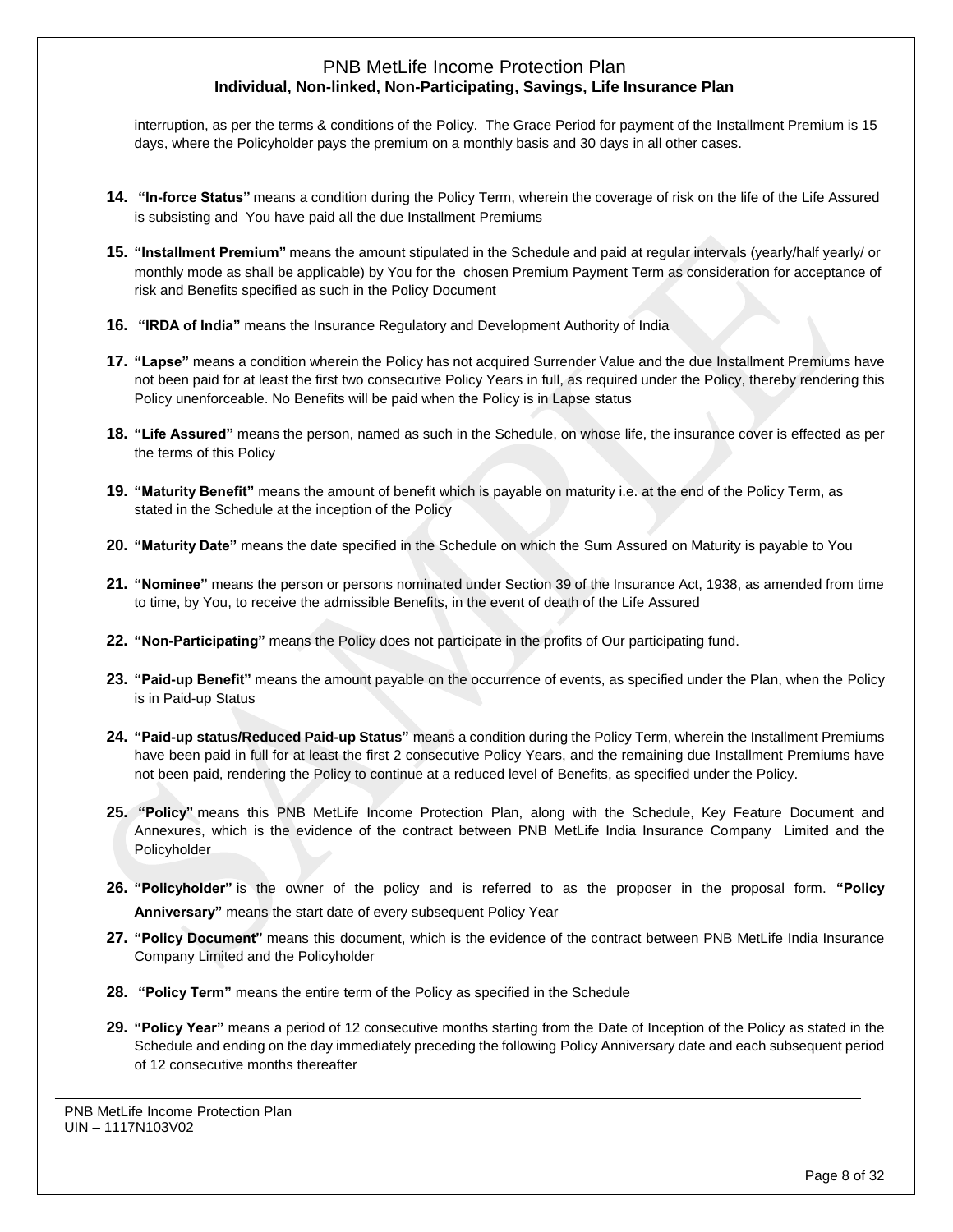- **30. "Premium Payment Term"** means the period or the term of the Policy contract during which You are required to pay the Installment Premiums with respect to the Policy, to Us
- **31. "Prevailing rate of interest"** means the applicable rate of interest as declared by Us from time to time that shall be charged to You on specified transactions related to the Policy, as specified under the Plan, subject to approval of the IRDA of India
- **32. "Regulation"** means the laws and regulations as in effect from time to time and applicable to this Policy, including without limitation, the regulations and directions issued by the IRDA of India from time to time
- **33. "Revival of a policy"** means restoration of the Policy, which was discontinued due to the non-payment of Installment Premium, with all the benefits mentioned in the Policy Document, with or without Rider benefits if any, upon the receipt of all the Installment Premiums due and other charges/late fee if any, as per the terms and conditions of the Policy, upon being satisfied as to the continued insurability of the Life Assured/Policyholder on the basis of the information, documents and reports furnished by the Policyholder, in accordance with the Board approved underwriting guidelines.
- **34. "Revival Period"** means a period of 5 consecutive years from the date of first unpaid Premium, during which period the Policyholder is entitled to revive the Policy which was discontinued due to the non-payment of such Premium.
- **35. "Schedule"** means the attached Schedule that provides Your Benefits, the terms of the Policy and details provided by You, along with all its annexes, issued by Us for this Policy. The Schedule also includes any amendments to the attached Schedule which may be issued from time to time
- **36. "Sum Assured on Maturity"** means the absolute amount of Benefit which is calculated in accordance with the Plan Option specified in the Schedule and is guaranteed to be paid on the Maturity Date.
- **37. "Surrender"** means the complete withdrawal/ termination of the Policy in its entirety by You.
- **38. "Surrender Value"** means an amount, as specified under the Policy, that is payable upon You requesting for Surrender of the Policy in accordance with the terms and conditions of the Policy.
- **39. "Total Premium Paid"** means the total of all Premiums received by Us excluding any extra premiums, the premiums paid towards the Riders, if any, applicable Goods & Service tax paid by the Policyholder, but includes any underwriting extra premium and frequency loading.
- **40. "You/your"** means the Policyholder named in the Schedule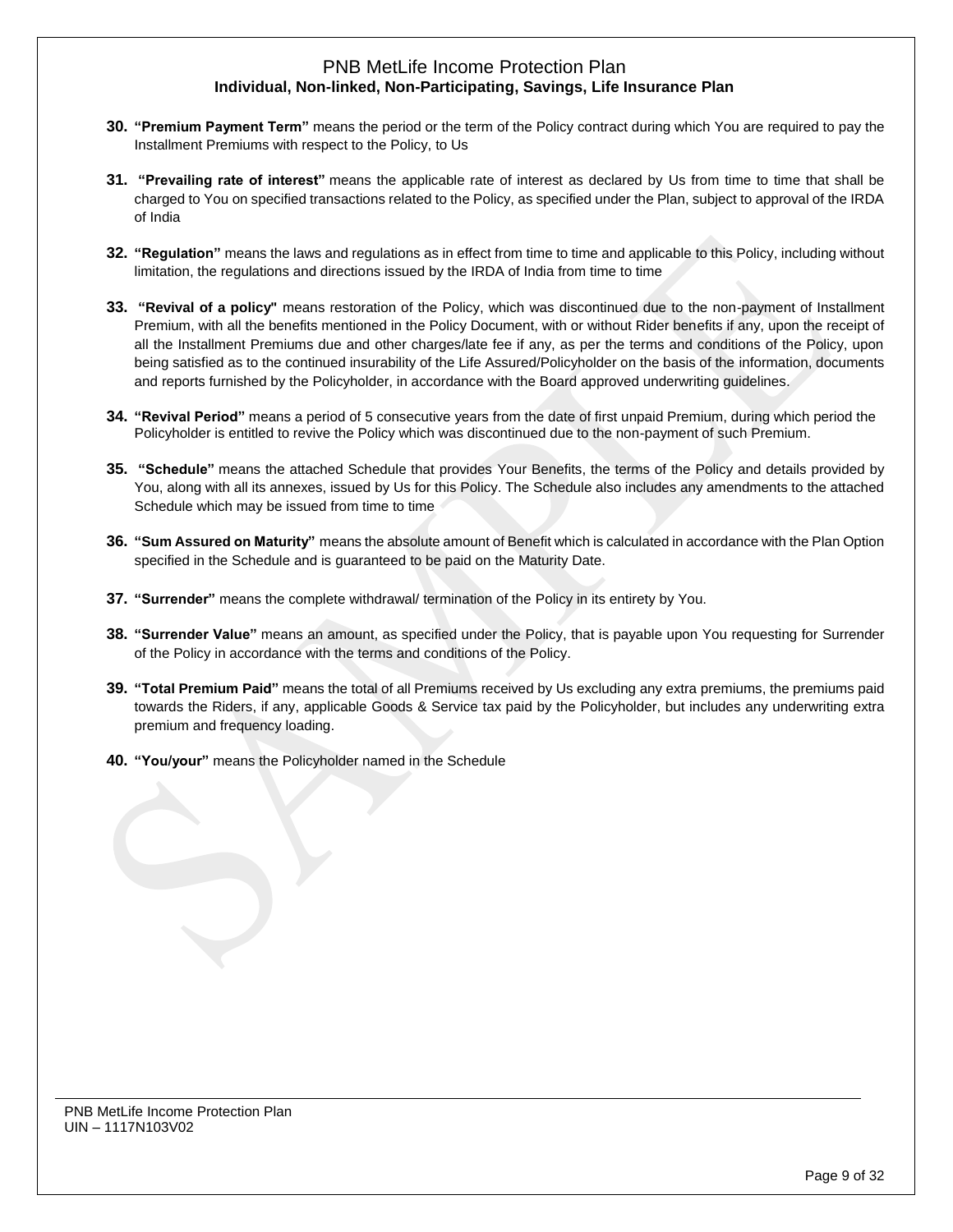### **Individual, Non-linked, Non-Participating, Savings, Life Insurance Plan**

# **3. Part C**

### **Policy Features, Benefits & Premium Payment Conditions**

### **3.1 Policy Features**

PNB MetLife Income Protection Plan is an Individual, Non-linked, Non-Participating, Savings Life Insurance plan with limited Premium Payment Term that offers assured benefit on death (Death Benefit) and a Sum Assured on Maturity as listed below. The Benefits will be payable subject to the terms and conditions of this Policy, including the premium payment conditions mentioned in this Policy Document.

### **3.2 Policy Benefits**

### **3.2.1 Maturity Benefit**

On survival of the Life Assured till the Maturity Date, provided that the Policy is in In-force Status and all due Installment Premiums have been received in full by Us, the Sum Assured on Maturity will be payable. The Sum Assured on Maturity will be calculated in accordance with the table below:

| <b>Plan Option</b> | <b>Maturity Benefit as % of Total</b><br><b>Premiums Paid</b> |
|--------------------|---------------------------------------------------------------|
| 100% RoP           | 100%                                                          |
| 110% RoP           | 110%                                                          |
| 130% RoP           | 130%                                                          |
| 150% RoP           | 150%                                                          |

The policy will terminate on the Maturity Date.

#### **3.2.2 Death Benefit**

In the event of the Life Assured's death during the Policy Term, provided that the Policy is In- force Status and all due Installment Premiums have been received by Us in full as on the date of death, the Sum Assured on Death shall be payable.

Where **Sum Assured on Death** is the highest of;

- o 10 times the Annualized Premium
- o Basic Sum Assured which is the absolute amount assured to be paid on Death

The Basic Sum Assured is equal to Annualised Premium multiplied by Sum Assured multiplier. Where, the Sum Assured multiplier for first policy year will be equal to 10 and from the second policy year onwards the Sum Assured multiplier will be based on the plan option, premium payment term, policy term chosen at policy inception and the age at entry. The Sum Assured Multiplier Table is given in Annexure C.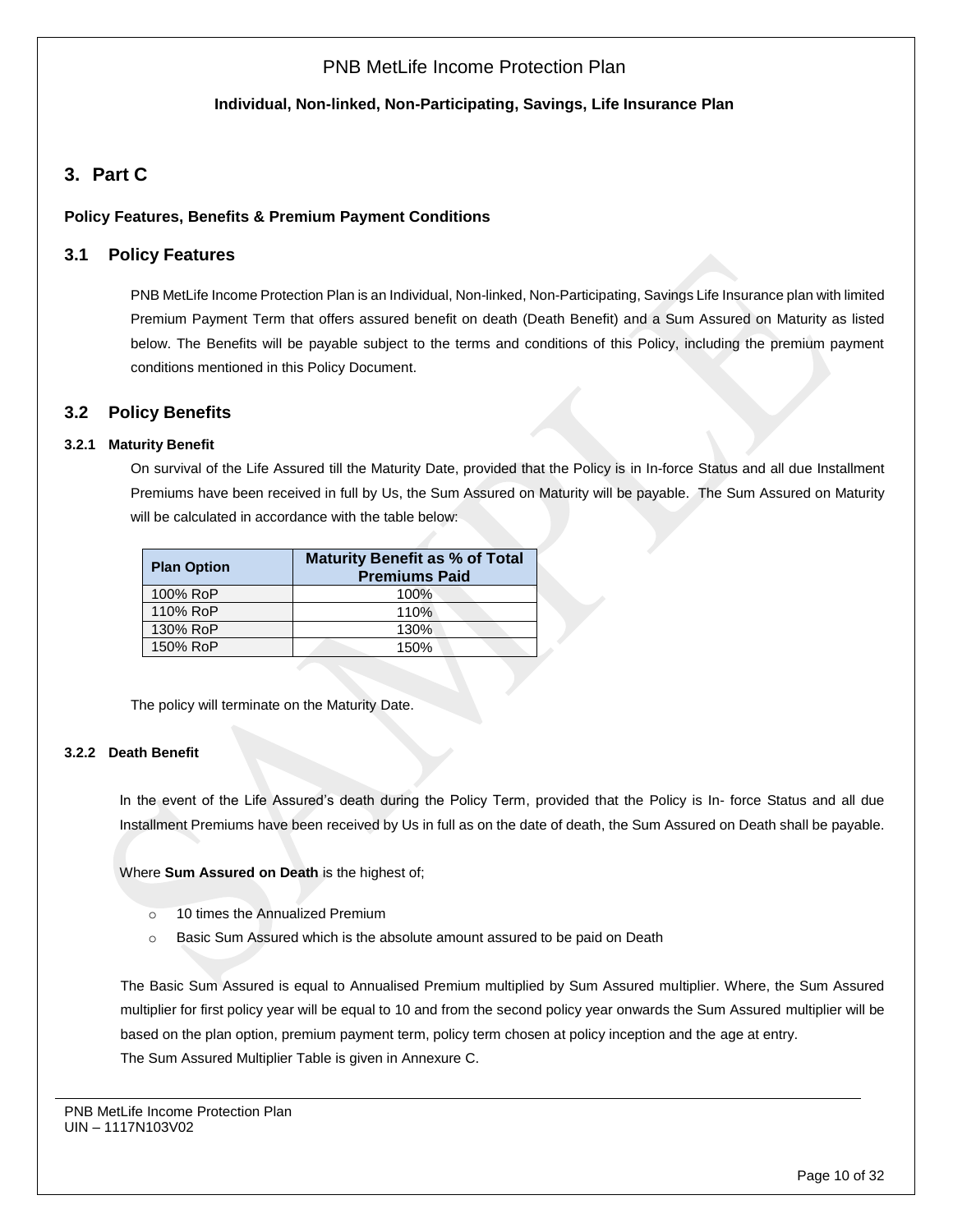### **Individual, Non-linked, Non-Participating, Savings, Life Insurance Plan**

At any point in time the minimum death benefit shall be 105% of Total Premiums Paid up to date of death. Sum Assured on Maturity will be as defined under section 3.2.1.

The policy will terminate with the payment of Death Benefit.

### **3.2.2.1 Death Benefit Payout options**

The Policyholder has an option to choose the Death Benefit payout as Lumpsum or as Monthly Income, at the time of inception of the policy.

If the Policyholder chooses the Death Benefit payout option as Lumpsum, We shall pay Death Benefit as a Lumpsum to the Nominee and the policy shall terminate.

If the Policyholder chooses the Death Benefit payout option as Monthly Income, We shall pay the Death Benefit as level monthly installments over the Death Payout Period which is equal to120 consecutive months (10 years). The level Monthly Income will be equal to Monthly Income Factor \* Sum Assured on Death. Where, Monthly Income Factor =130.8% / Death Payout period = 130.8%/120.

The Monthly Income will be paid on every Monthly Anniversary Date immediately succeeding the Insured's death and continuing for the duration of the Death Payout Period.

If the Monthly Income Option is exercised by the Life Assured and Nominee deceases during the Death Payout Period, the remaining level Monthly lncome installments will be paid to Your legal heirs/legal representatives till the end of the Death Payout Period.

If the Nominee is not alive when the Death Benefit becomes payable We will make the payment of Death Benefit as mentioned above to the nominee's legal heirs/legal representatives. The Policy terminates with the payment of last installment of the Monthly Income at the end of Death Payout Period.

### **3.3 Other features and benefits**

### **High Premium Benefit**

Depending on the amount of Premium paid, You will be eligible for an Additional Sum Assured multiplier from the second Policy Year onwards which will be in accordance with the table below:

| <b>Annualised Premium / Plan Option</b> | Additional Sum Assured multiplier rates per Re.1 of<br><b>Annualised Premium</b> |                     |  |  |
|-----------------------------------------|----------------------------------------------------------------------------------|---------------------|--|--|
|                                         | 100% RoP & 110% RoP                                                              | 130% RoP & 150% RoP |  |  |
| Less than Rs.10,000                     | Nil                                                                              |                     |  |  |
| Rs.10,000 to Rs.11,999                  |                                                                                  | 0.5                 |  |  |
| Rs.12,000 to Rs.14,999                  | 1.5                                                                              |                     |  |  |
| Rs.15,000 and above                     |                                                                                  | 1.5                 |  |  |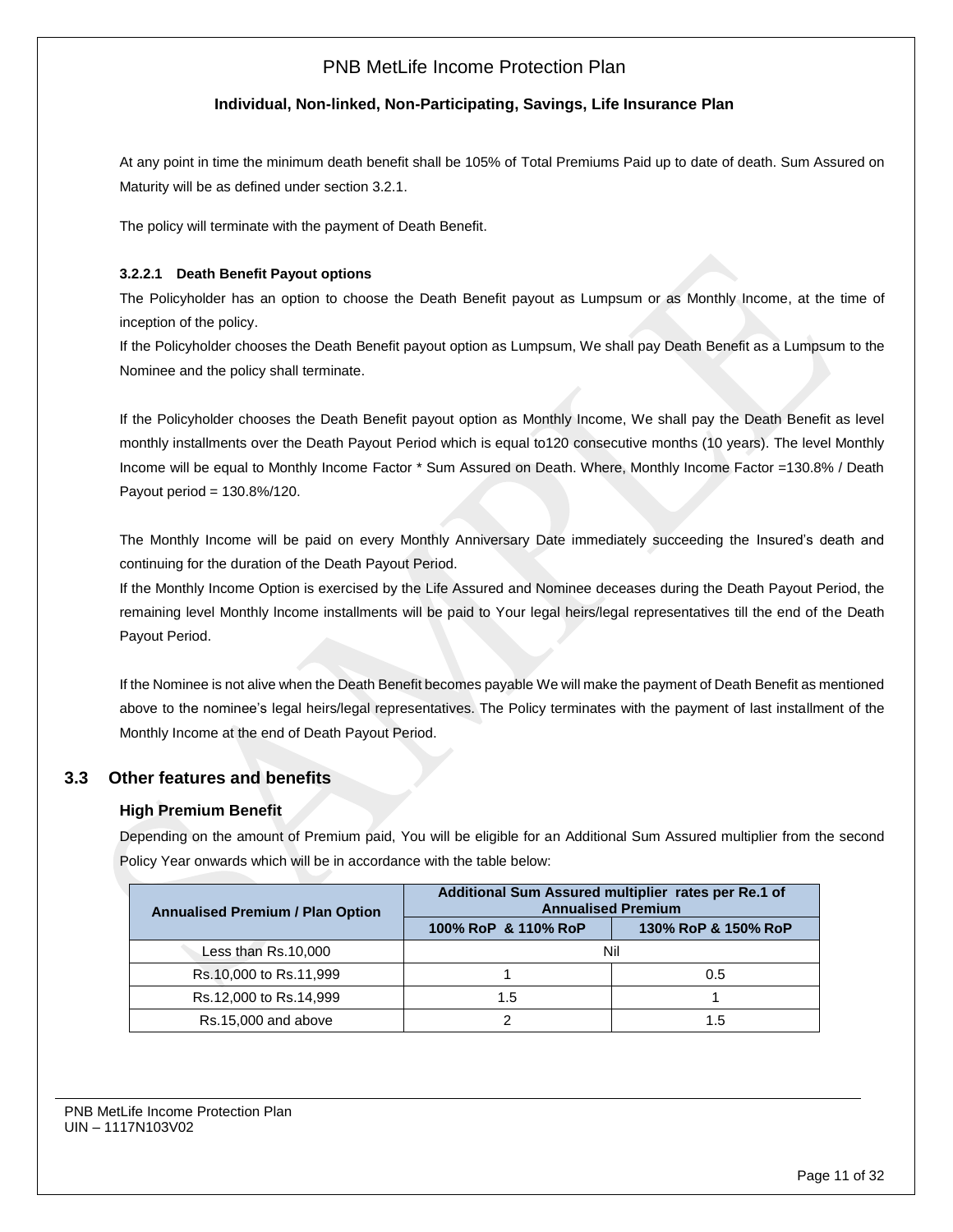### **Individual, Non-linked, Non-Participating, Savings, Life Insurance Plan**

## **3.4 Premium Payment Conditions**

#### **3.4.1 Payment of Installment Premiums**

- (a) The available premium payment modes under the Policy are annual, half-yearly, and monthly.
- (b) For monthly mode, first two months Installment Premiums will be collected in advance at the time of issuance of the Policy.
- (c) You must pay the Installment Premiums on or before the due date specified in the Schedule
- (d) Installment Premiums are payable for the entire Premium Payment Term or until death whichever happens earlier.
- (e) All taxes, cesses, surcharge and other levies, whether existing now or introduced in the future, will be levied, as and when applicable, on the Instalment Premiums to be paid by You.
- (f) Collection of advance Installment Premium shall be allowed under this Policy provided due Installment Premiums are collected in the same financial year. However, where the Installment Premium due in one financial year is being collected in advance in earlier financial year, We will accept the same for a maximum period of 3 months in advance of the due date of that Instalment Premium.

#### **3.4.2 Alteration of the Premium Payment Mode**

You may change the premium payment mode provided that You give Us a written request. The change in premium payment mode will be applied only from the Policy Anniversary following the date of Your request.

#### **3.4.3 Grace Period**

Installment Premium that is not received in full by Us by its due date may be paid in full during the Grace Period. In the event of the Life Assured's death during the Grace Period, the Death Benefit shall be payable in full in accordance with clause 3.2.2

#### **3.4.4 Modal Factors**

You may opt to pay premiums by yearly, half yearly, or monthly mode subject to the minimum Annualised Premium under each mode. Factors on Premium other than yearly mode will be applicable as per the table below:

| <b>Premium Payment Mode</b> | <b>Modal Factors</b> |
|-----------------------------|----------------------|
| <b>Half-Yearly</b>          | 0.5131               |
| Monthly                     | 0.0886               |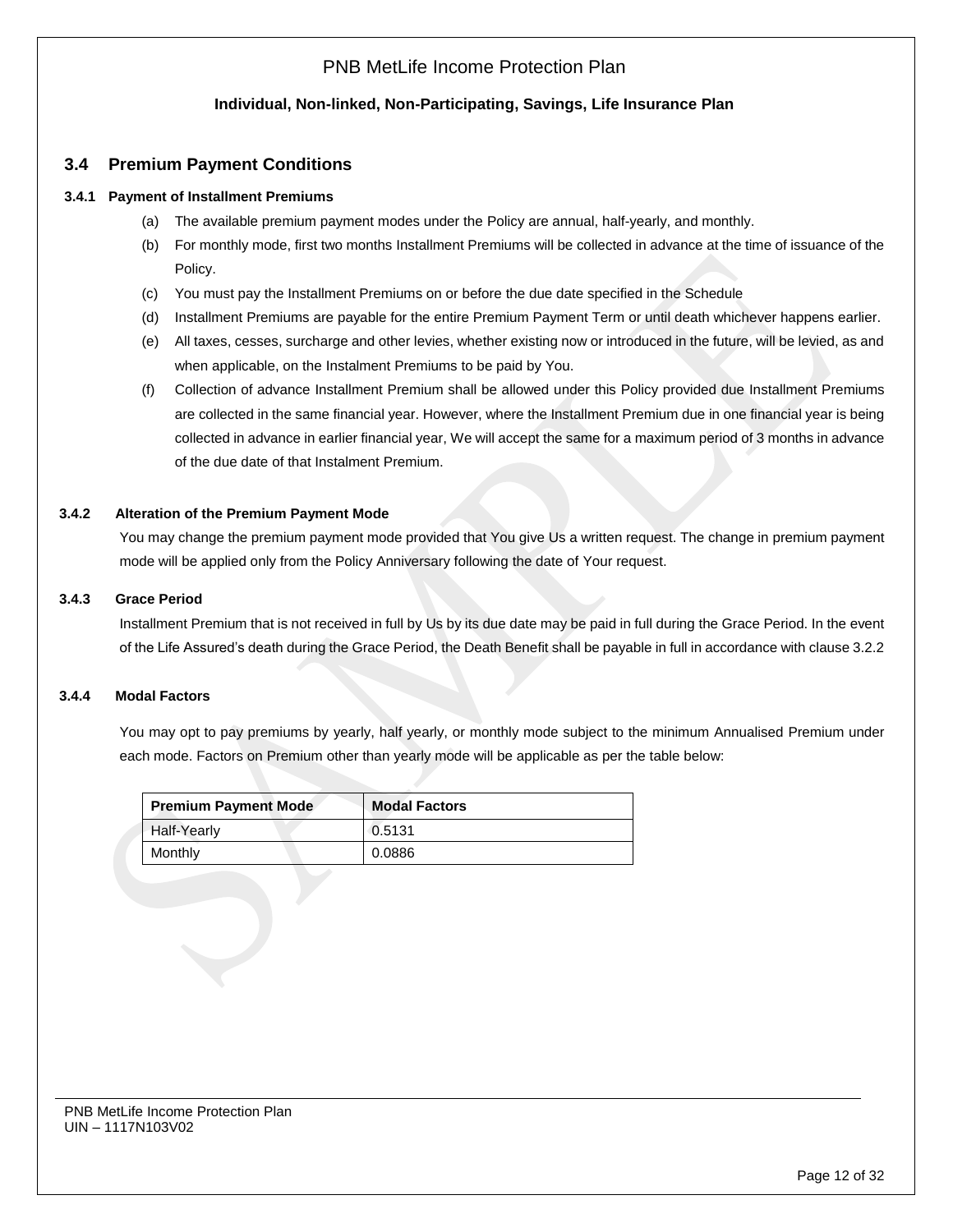## **Individual, Non-linked, Non-Participating, Savings, Life Insurance Plan**

# **4. Part D**

## **Policy Servicing Conditions**

You are requested to refer to the Policy Servicing Conditions described below before making a request for Policy servicing to us.

# **4.1 Free Look Period**

Please go through the terms and conditions of Your Policy very carefully. If You have any objections to the terms and conditions of Your Policy, You may return the Policy for cancellation by giving a signed written notice to Us within 15 days (30 days in case the Policy is sold to You through distance marketing) from the date of receiving your Policy, stating the reasons for Your objection and You will be entitled to a refund of the Installment Premium paid, subject to a deduction of proportionate risk premium for the period of cover, stamp duty charges and/or the expenses incurred on medical examination (if any).

# **4.2 Policy Loan Provisions**

- **4.2.1** Once the policy acquires Surrender Value as specified under Sec. 4.4 of Part-D of the Policy Document and continues in In-Force status, the Company may in its discretion, permit You to take a loan from Us under the Policy provided that:
	- (a) The proposed loan amount does not exceed 90% of the Special Surrender Value at the end of the relevant Policy Year less any unpaid Installment Premiums for that Policy Year and loan interest (if any) accrued to the end of that Policy Year;
	- (b) The Policy is assigned to Us absolutely and without any conditions to the extent of the outstanding loan amount. It is understood and agreed that, subject to the provisions of Section 38 and 39 of the Insurance Act 1938, as amended from time to time, this assignment will cancel all nominations and other assignments in force at the time, to the extent of the outstanding loan and interest.
- **4.2.2** If a loan is granted to You, then it is agreed and understood that:
	- a. You shall re-pay the loan in the manner and in the amounts specified by Us at the time of disbursement of the loan;
	- b. We shall charge interest on the loan amount granted at the prevailing rates of interest prevailing at the time of disbursement of the loan. The rate of interest on such loan amount shall be prescribed by the Company from time to time. Currently, the Company charges 9% p.a. interest on Policy loans
	- c. The rate of interest is calculated as the 10 Year G-Sec rate plus 250 basis points, rounded up to the nearest 50 basis points. The Company will review the rate on annual basis in April based on the prevailing G-Sec rate. However, under special circumstances where the G-Sec yield changes in excess of 200 basis points from the G-Sec rate used for calculating the current interest rate, the company shall review the rate based on the prevailing G-Sec rate. This formula will be reviewed annually and only altered subject to prior approval of IRDA of India.
	- d. Interest on the loan is due at the end of each Policy Year. If the interest amount is not received in full within 30 days of it becoming due, the interest amount will be added to the loan principal amount. The revised loan principal amount (as on the due date of the interest amount) will bear interest at the same rate as the original loan principal;
	- e. If there is an existing loan, You can increase the loan in accordance with this provision provided that the proposed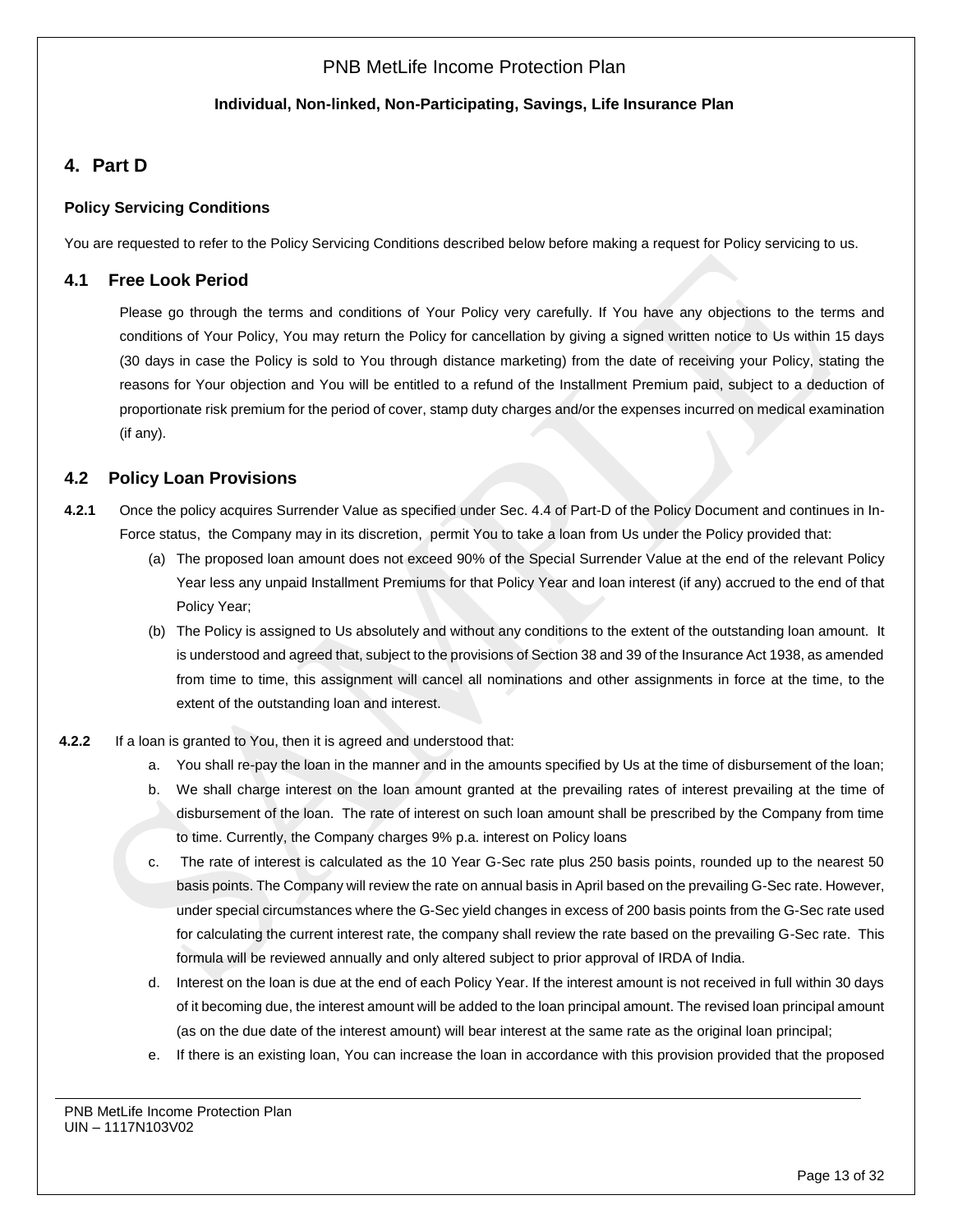### **Individual, Non-linked, Non-Participating, Savings, Life Insurance Plan**

loan amount and the existing loan principal cumulatively do not exceed 90% of the Special Surrender Value at the end of the relevant Policy Year less any unpaid Installment Premiums for that Policy Year and loan interest (if any) accrued to the end of that Policy Year;

- f. If the Life Assured dies before all outstanding loan amounts have been received by Us, then We will deduct an amount equal to the outstanding loan amount plus the interest due thereon from the Death Benefit payable under the Policy.
- g. If the outstanding loan amounts have not been received by Us by the Maturity Date, We will deduct an amount equal to the outstanding loan amount plus the interest due thereon from the Sum Assured on Maturity payable under the Policy.
- h. If the outstanding loan amounts have not been received by Us on the date of Surrender of the Policy, We will deduct an amount equal to the outstanding loan amount plus the interest due thereon from the Surrender Value payable under the Policy.
- i. Policies which are in In-force Status or where all due Installment Premiums within the Premium Payment Term shall be foreclosed on account of outstanding loan amount exceeding the Surrender Value.
- j. When the outstanding loan along with interest exceeds the Surrender Value, the intimation will be sent to policyholder to pre-pay the loan amount. If the Policyholder does not pay the due amount within 30 days of the intimation, the policy will be foreclosed.

### **4.3 Premium discontinuance**

If you discontinue paying the Installment Premium, Your Policy will move to Lapsed or to Paid-Up status.

### **4.3.1 Lapse**

If all due Installment Premiums for at least the first two consecutive Policy Years are not paid in full, the Policy shall Lapse at the end of the Grace Period and the risk cover shall cease immediately and automatically.

The Lapsed Policy can be revived within the Revival Period in accordance with the provisions stated in section 4.5 of Part D below if the Lapsed Policy is not revived at the end of the Revival Period, the Policy will be terminated. No benefits will be payable under the Policy when the Policy is in Lapsed state.

#### **4.3.2 Paid-Up Status**

If all due Installment Premiums for at least the first two consecutive Policy Years have been received and if the Policy has acquired a Surrender Value as per section 4.4 of Part D and no future Installment Premiums are paid, the Policy shall continue in Paid-up Status with reduced Benefits or You will have the option to Surrender the Policy. If Policy is in Paid-up Status the reduced Benefits are payable as given below:

| <b>Benefits</b> | <b>Payout</b>                         |
|-----------------|---------------------------------------|
| Death Benefit   | Sum Assured on Death X Paid-up factor |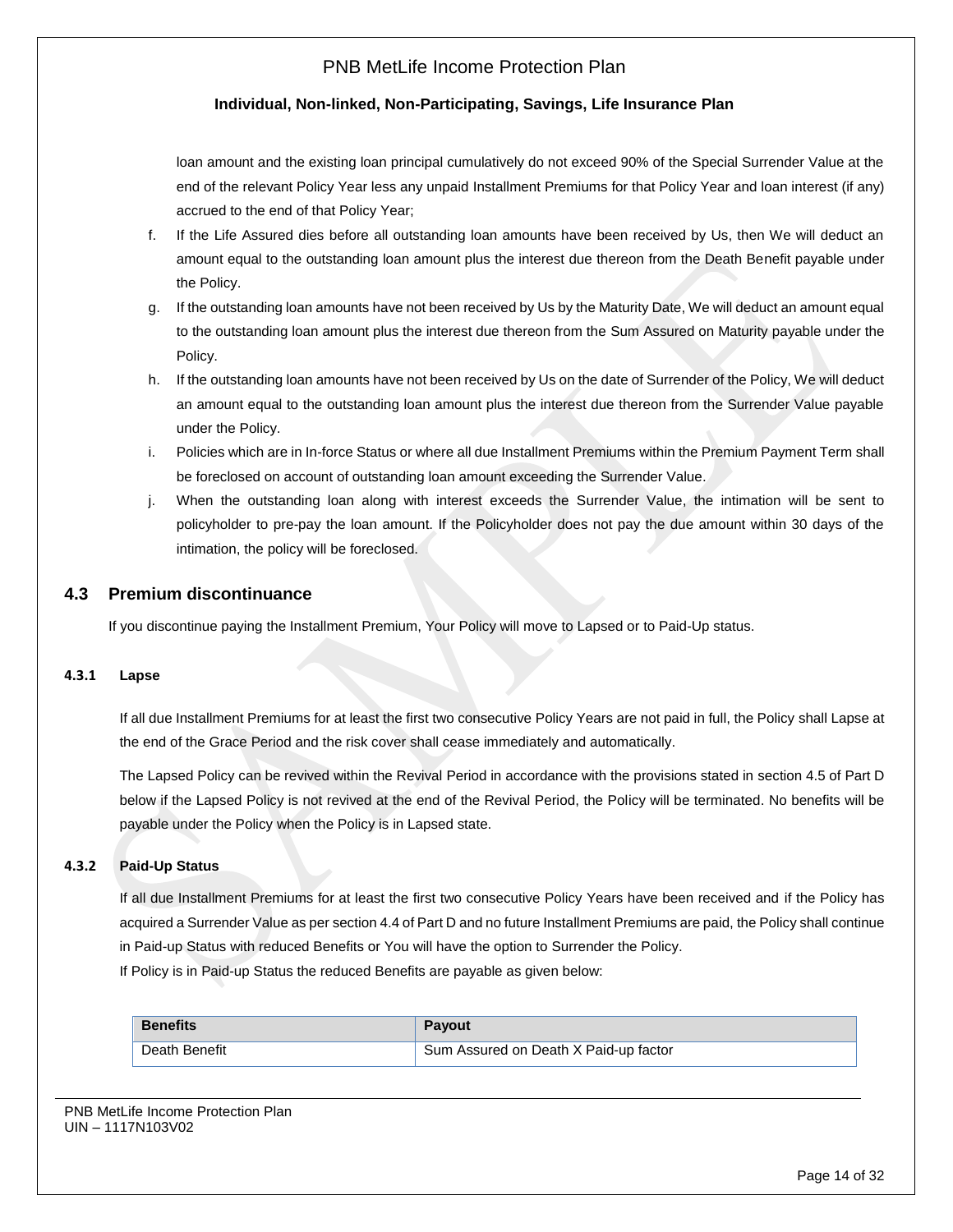### **Individual, Non-linked, Non-Participating, Savings, Life Insurance Plan**

|                  | At any point in time the minimum death benefit shall be 105% of all |
|------------------|---------------------------------------------------------------------|
|                  | premiums paid as on date of death.                                  |
| Maturity Benefit | Sum Assured on Maturity X Paid-up factor                            |

**Paid-up factor =** Number of Installment Premiums paid / Number of Installment Premiums payable during the Premium Payment Term.

### **4.4 Surrender**

You may Surrender the Policy provided that all due Installment Premium have been received in full and Policy has acquired Surrender Value in accordance with the following provisions. We will pay a Surrender Value which is equal to the higher of the Guaranteed Surrender Value or Special Surrender Value which are calculated as specified below. The Policy will be terminated once it is surrendered. Further, once surrendered, the Policy cannot be revived.

If all Premiums have been paid for **at least first two consecutive Policy Years**, the Policy shall acquire a Guaranteed Surrender Value.

**Guaranteed Surrender Value (GSV):** = GSV Factor multiplied by Total Premiums Paid. The GSV factors are given on our Website [www.pnbmetlife.com](http://www.pnbmetlife.com/)

#### **Special Surrender Value (SSV):**

SSV is calculated as Paid-up Sum Assured x SSV Factors. Where, Paid-up Sum Assured = (Sum Assured on Maturity) \* (Number of Instalment Premiums paid/ Number of Installment Premiums payable during the Premium Payment Term) The SSV Factors will be determined by Us from time to time and depends on prevailing market conditions and is not guaranteed. SSV Factors changed during the Policy Term will be with the approval of the IRDA of India.

# **4.5 Policy Revival**

A Policy that has Lapsed or that has been converted to Paid-up Status in accordance with Section 4.3 may be revived during the Revival Period by giving Us written notice to revive the Policy, provided that:

- a. Satisfactory evidence of insurability of the Life Assured in accordance with Our board approved underwriting policy is provided to Us at Your expense. We may charge extra premium for the continuance of the Policy in accordance with Our board approved underwriting policy;
- b. The due Installment Premium and interest at the Prevailing rate of interest specified by Us is paid to Us in full. Currently, the Company charges 8% p.a. interest on revivals. We may change this interest rate from time to time.
- c. The rate of interest is calculated as the 10 Year G-Sec rate plus 100 basis points, rounded up to the nearest 50 basis points. The Company will review the rate on annual basis in April based on the prevailing G-Sec rate. However, under special circumstances where G-Sec rate changes in excess of 200 basis points from the G-Sec rate used for calculating the current interest rate, the Company shall review the rate based on the prevailing G-Sec rate.
- d. This formula will be reviewed annually and only altered subject to prior approval of IRDA of India.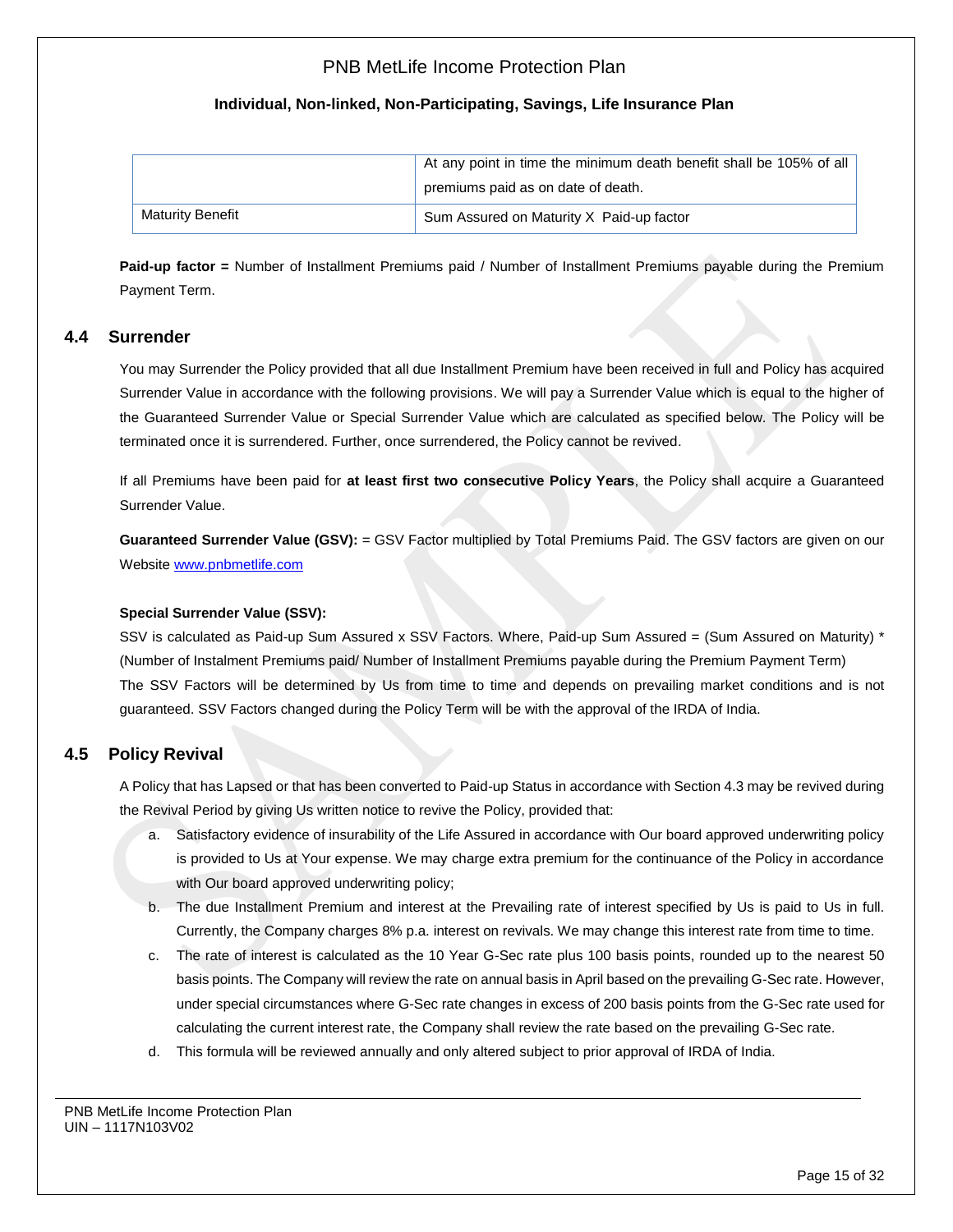## **Individual, Non-linked, Non-Participating, Savings, Life Insurance Plan**

# **4.6 Termination of the Policy**

The Policy will be terminated on the earliest of the following:

- a. On Cancellation during Free look period.
- b. The date on which the Benefits payable on Surrender are settled under the Policy.
- c. At the expiry of the Revival Period, if the Policy has not been revived and provided the said Policy has not been converted into a Paid-Up Status in accordance with 4.3
- d. On payment of the Death Benefit or Sum Assured on Maturity, whichever is applicable.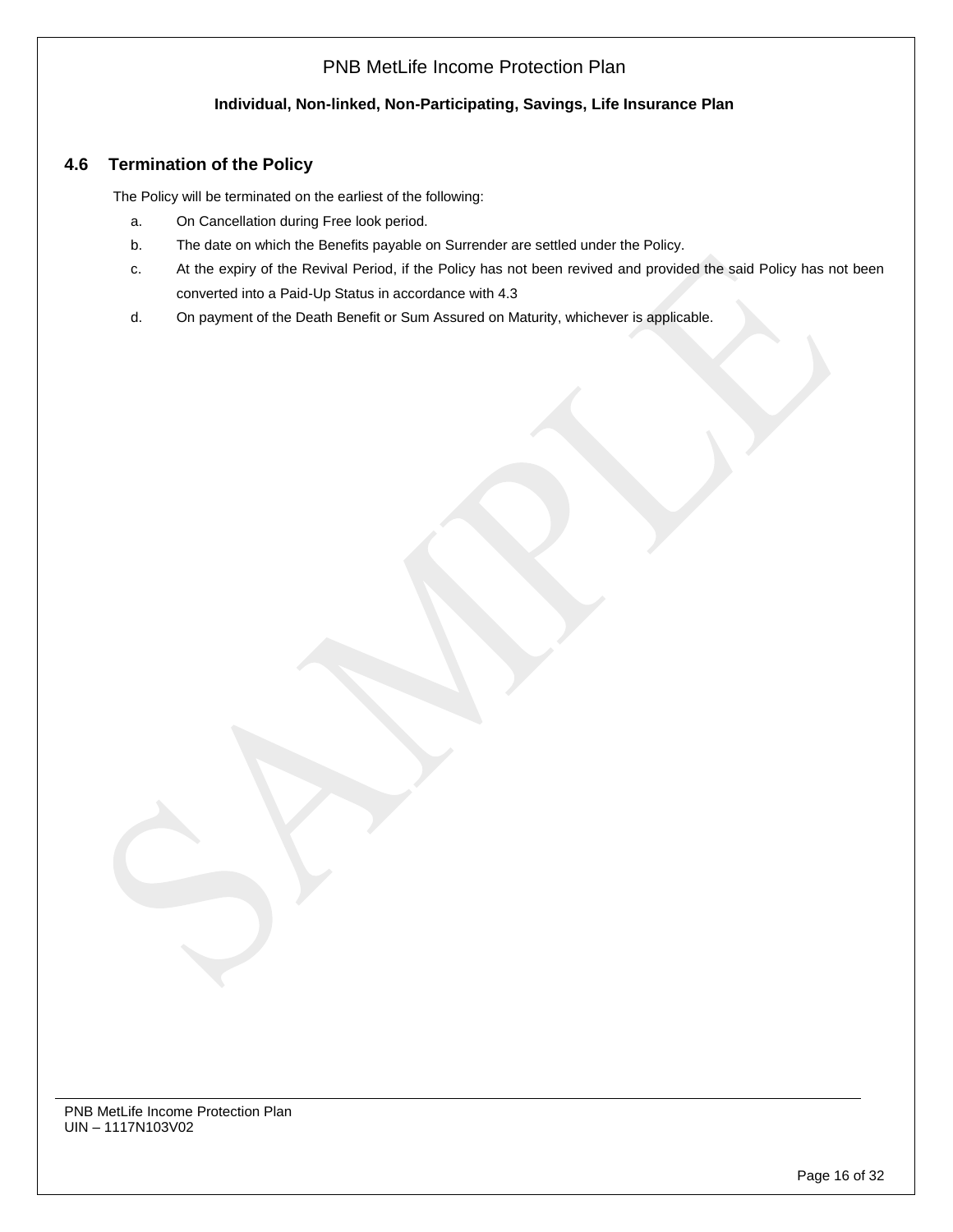**Individual, Non-linked, Non-Participating, Savings, Life Insurance Plan**

**5. Part E**

**Not applicable**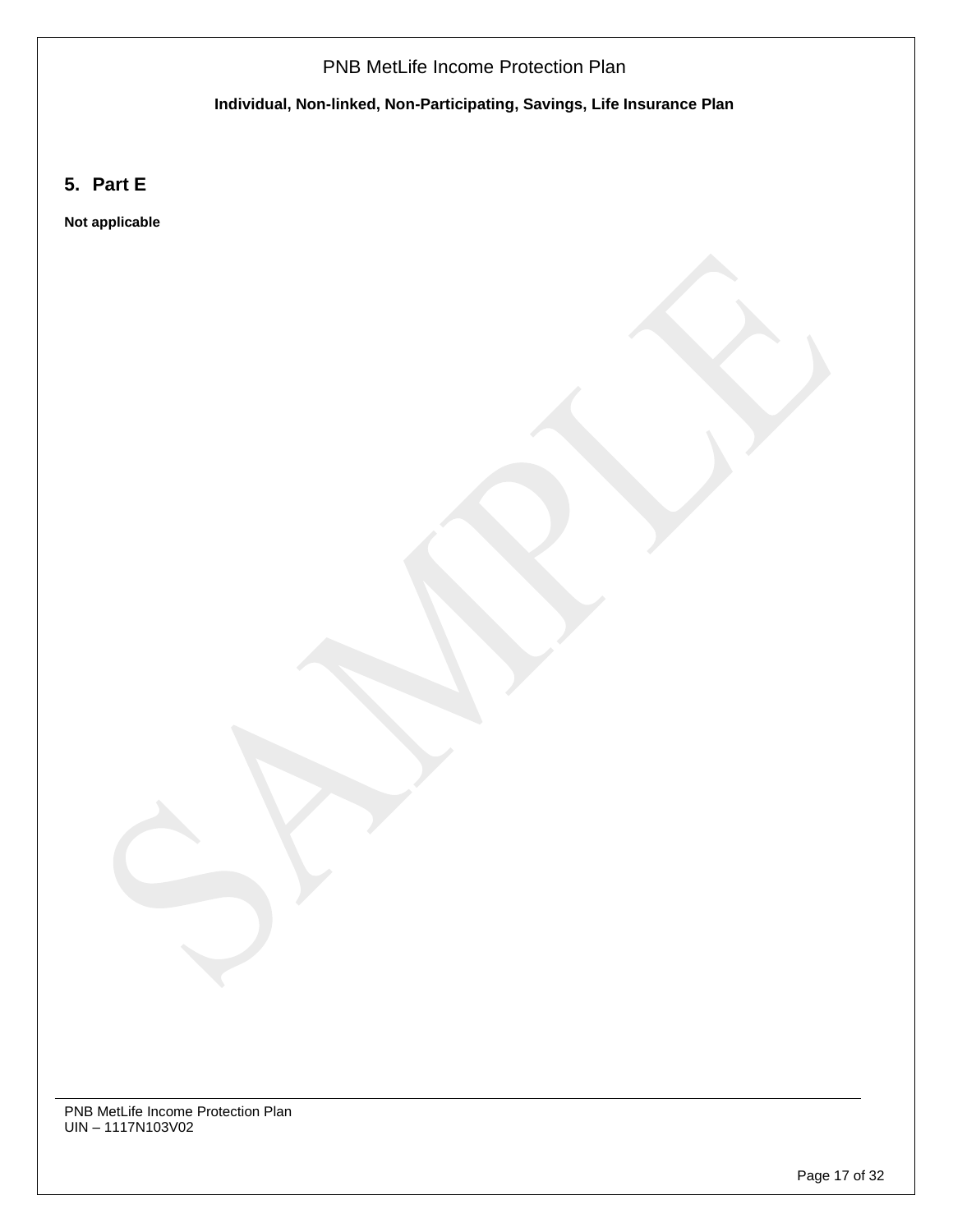### **Individual, Non-linked, Non-Participating, Savings, Life Insurance Plan**

# **6. Part F**

#### **General Terms & Conditions**

#### **The following general terms and conditions are applicable to Your Policy.**

If You wish to change the nomination or assign the Policy or update Your/Nominee's address or other contact details in Our records, You should do so only through the forms prescribed by Us for these purposes. These forms are available at Our offices or may be obtained from Your financial advisor or can be downloaded from Our websit[e www.pnbmetlife.com](http://www.pnbmetlife.com/)

#### **6.1 Nomination**

Nomination shall be in accordance with provisions of Section 39 of the Insurance Act 1938 as amended from time to time. A Leaflet containing the simplified version of the provisions of Section 39 is enclosed as Annexure A to this Policy for your reference. Nomination of this Policy is not applicable if the Policy has been executed under Section 6 of the Married Women's Property Act, 1874

### **6.2 Assignment**

Assignment shall be in accordance with provisions of Section 38 of the Insurance Act 1938 as amended from time to time. A Leaflet containing the simplified version of the provisions of Section 38 is enclosed as Annexure A to this Policy for Your reference. Assignment of this Policy is not applicable if the Policy has been executed under Section 6 of the Married Women's Property Act 1874.

### **6.3 Claims Procedure**

In order to make a claim for the Death Benefit under this Policy, it is mandatory that the Claimant furnishes Us with all of the information and documentation We request, including but not limited to:

- a. The original Policy Document;
- b. The claim form prescribed by Us, duly completed;
- c. The official death certificate issued by a competent governmental authority
- d. First Information Report or police inquest report and a post-mortem report where the Life Assured's death is due to an unnatural cause;
- e. Proof of title to the Policy where applicable;
- f. Nominee/Appointee/legal heir identification and address proof as per regulatory requirements.
- g. The discharge voucher prescribed by Us, duly completed

Furnishing of the above information and documentation is a condition precedent for Us to pay a claim under this Policy. We request the Claimant shall submit all the above documents within 90 days of the occurrence of the claim incidence. We shall consider submission of the above documents beyond 90 days but not later than 90 days from the occurrence of the claim incidence if there are valid reasons for such a delay on the Claimant's part. Subject to Claimant submitting all the documents as mentioned above within 90 days of the occurrence of the claim incidence or within the permitted extended timelines provided above, We shall pay the claim amount within 30 days from the date of receipt of the last of the documents as mentioned above, failing which We shall pay interest on the claim amount to the Claimant at the rate of 2% more than the prevailing bank rate for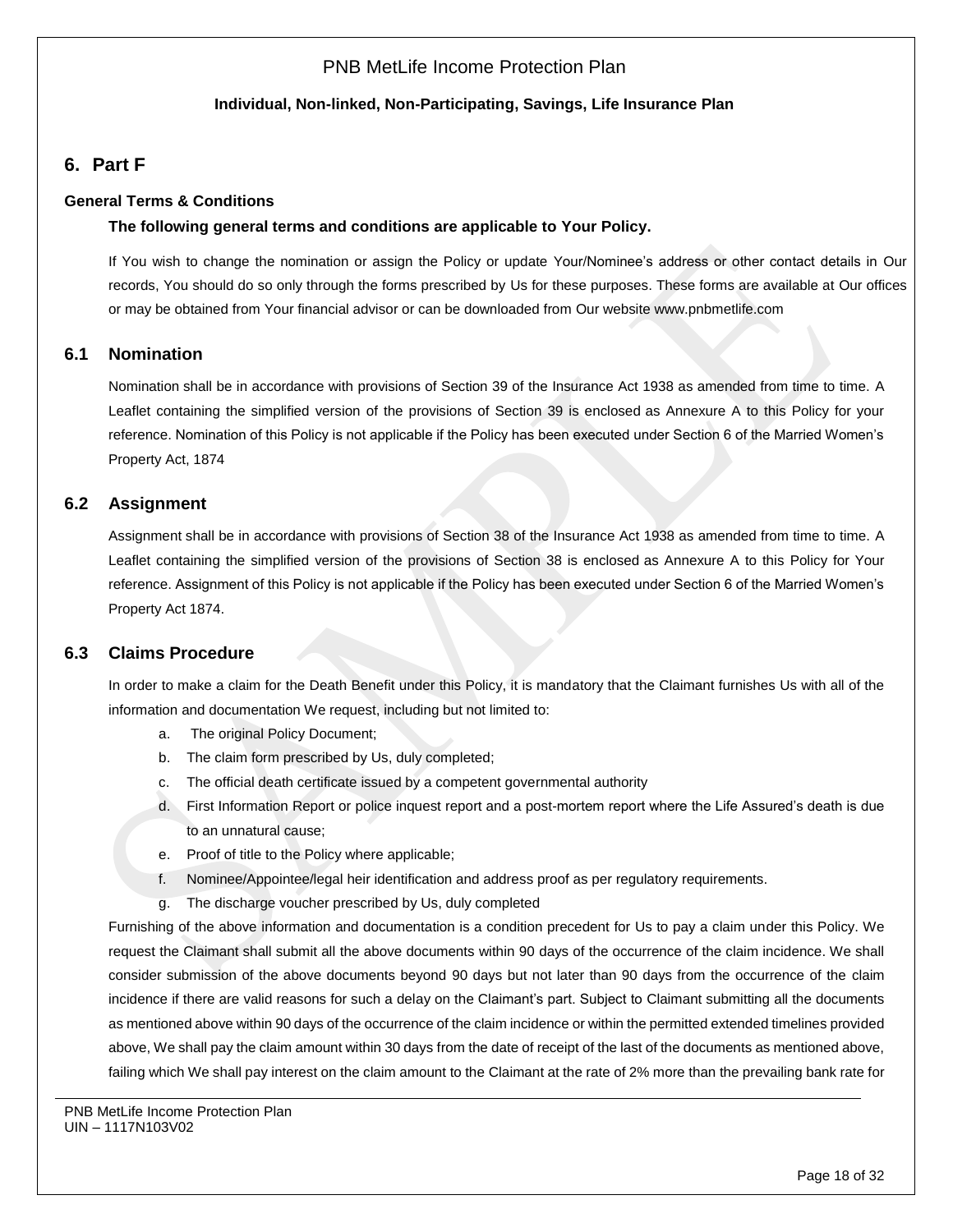### **Individual, Non-linked, Non-Participating, Savings, Life Insurance Plan**

savings accounts prevalent at the beginning of the financial year in which the claim has been reviewed by Us.

### **6.4 Maturity Benefit Payout Procedure**

We will make any payment of the Maturity Benefit, only if We have received all of the information and documentation We request, including but not limited to:

- a. The original Policy Document;
- b. The duly completed claim form prescribed by Us.
- c. The duly completed discharge voucher prescribed by Us.

### **6.5 Taxation**

The tax benefits on the Policy shall be as per the prevailing tax laws in India and amendments thereto from time to time. In respect of any payment made or to be made under or in relation to this Policy, We will deduct or charge or recover taxes including Goods & Service Tax and other levies as applicable at such rates as notified by the government or such other body authorized by the government from time to time. Tax laws are subject to change.

### **6.6 Currency & Place of Payment**

All amounts payable either to or by Us will be paid in the currency shown in the Schedule.

### **6.7 Fraud, Misrepresentation and Forfeiture**

Fraud, Misrepresentation and Forfeiture would be dealt with in accordance with provisions of Section 45 of the Insurance Act 1938 as amended from time to time. A Leaflet containing the simplified version of the provisions of Section 45 is enclosed in Annexure A for Your reference.

## **6.8 Suicide Exclusion**

If the Life Assured's death is due to suicide within twelve months from the Date of Commencement of risk or from the date of Revival as applicable, the Nominee of the Policyholder shall be entitled to receive at least 80% of the Total Premiums Paid and received by Us till the date of death of Life Assured or Surrender Value available as on the date of death of the Life Assured, whichever is higher, provided the Policy is in Inforce Status. We shall not be liable to pay any interest on this amount.

### **6.9 Proof of Age**

Subject to Section 45 of the Insurance Act 1938, as amended from time to time if the actual Age of the Life Assured differs from the Age stated in the Application then:

- a. If the actual Age of Life Assured proves to be higher than what is stated in the Application, the Basic Sum Assured will be adjusted to that which would have been purchased by the amount of Installment Premium paid, had the Age been correctly stated. The Policy will continue to be in force;
- b. If the actual Age proves to be lower than what is stated in the Application, the Installment Premium paid in excess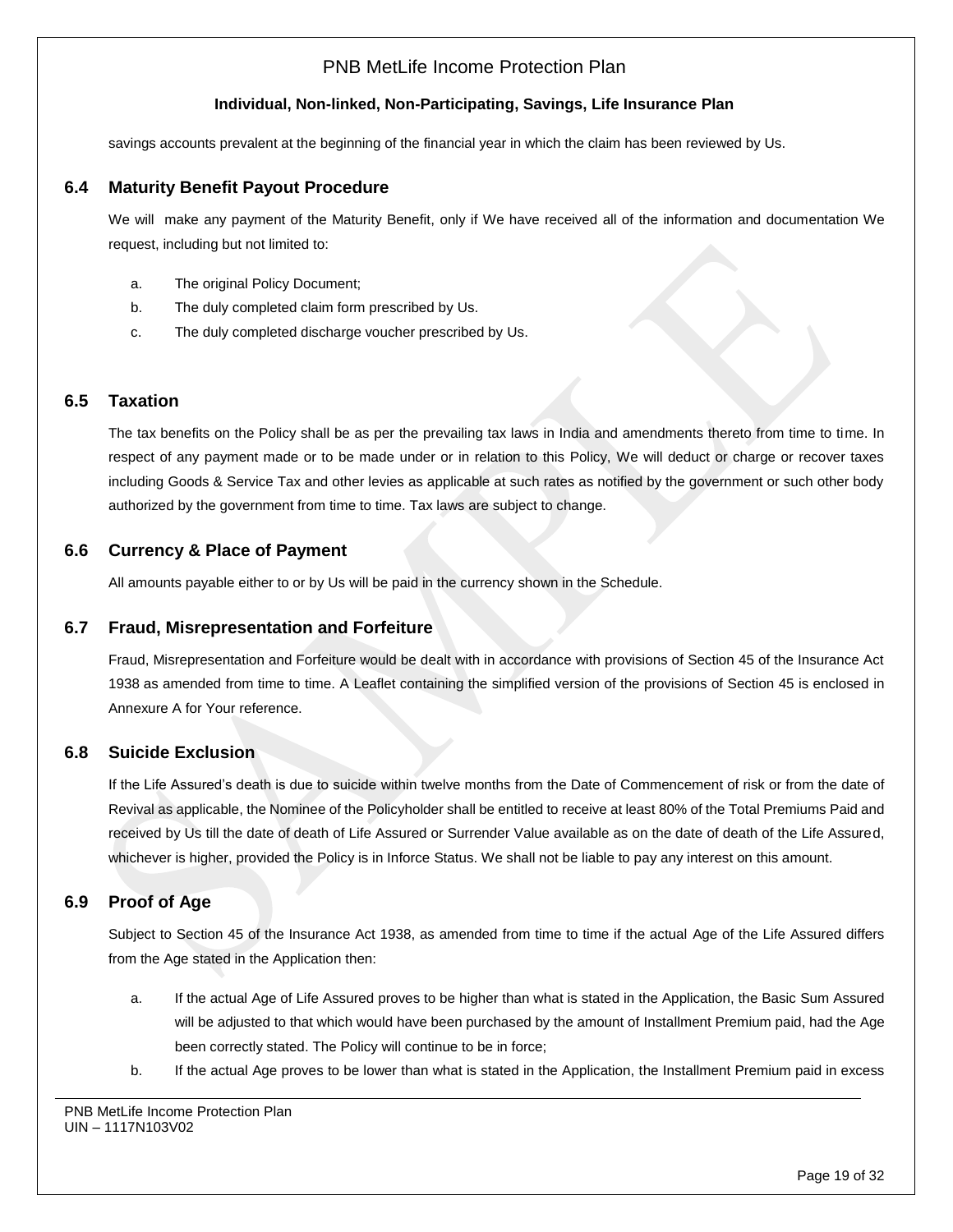### **Individual, Non-linked, Non-Participating, Savings, Life Insurance Plan**

will be refunded to You without interest or may be adjusted towards future premium at Our sole discretion. The Policy will continue to be in force.

c. If the Life Assured's actual Age is such that it would have made him/her ineligible for the insurance cover stated in the Policy, We reserve the right at our sole discretion to take such action as may be deemed appropriate including cancellation of the Policy upon payment of the Surrender Value.

## **6.10 Loss of the Policy Document**

If the Policy is lost or destroyed, You may make a written request for a duplicate Policy which we will issue duly endorsed to show that it is in place of the original document. Upon the issue of a duplicate Policy, the original will cease to have any legal force or effect.

# **6.11 Policyholder's Rights**

To exercise Your rights or options, under this Policy, You should follow the procedures stated in this Policy. If You want to change Your Nominee, change an address or exercise any other options under the Policy, You shall do so only using the forms prescribed for each purpose which are available with Your financial advisor, from Our local office or can be downloaded from our website [www.pnbmetlife.com.](http://www.pnbmetlife.com/) 

# **6.12 Travel, Residence & Occupation**

This Policy does not impose any restrictions as to travel and residence. This Policy does not impose any restrictions as to occupation.

### **6.13 Governing Law & Jurisdiction**

The terms and conditions of the Policy shall be governed by and be interpreted in accordance with Indian law and all disputes and differences arising under or in relation to the Policy shall be subject to the sole and exclusive jurisdiction of the jurisdictional courts in India.

### **6.14 Our Address for Communication**

For any communications in respect of this Policy please:

**Call us** Toll-free at 1-800-425-6969,

**Visit our Website:** [www.pnbmetlife.com,](http://www.pnbmetlife.com/)

**Email**: indiaservice@pnbmetlife.co.in or

**Write to us:**1st Floor, Techniplex -1, Techniplex Complex, Off Veer Savarkar Flyover, Goregaon (West), Mumbai – 400062. Phone: +91-22-41790000, Fax: +91-22-41790203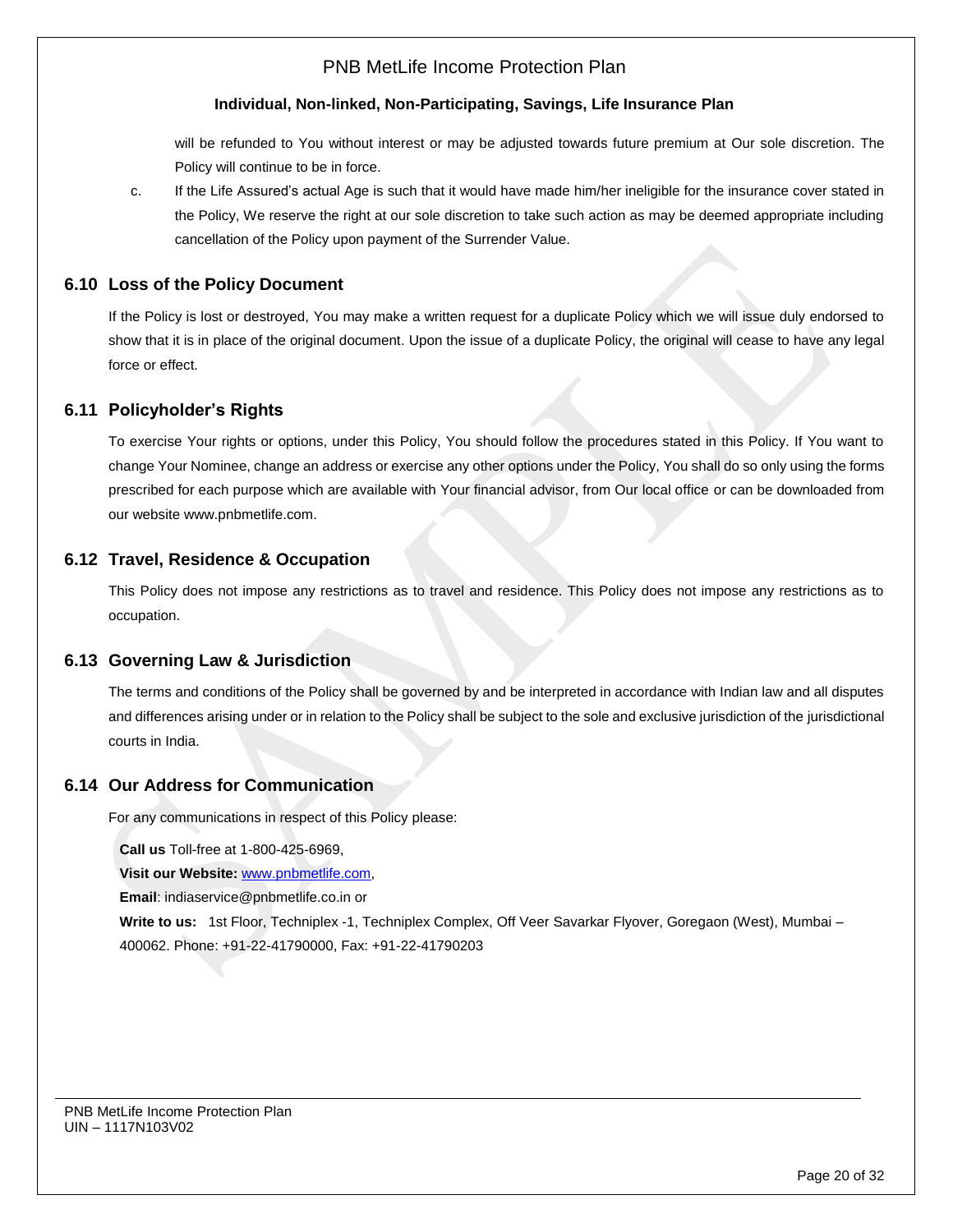# **7. Part G**

### **GRIEVANCE REDRESSAL MECHANISM & OMBUDSMAN DETAILS**

# **7.1 Grievance Redressal Mechanism**

In case You have any query or complaint or grievance, You may approach Our office at the following address:

### **Level 1**

For any complaint/grievance, approach any of Our following touch points:

- Call 1800-425-69-69 (Toll free) or 080-26502244
- Email at [india\\_grievancecell@pnbmetlife.co.in](mailto:india_grievancecell@pnbmetlife.co.in)
- **Write to**

### **Customer Service Department,**

**1st Floor, Techniplex -1, Techniplex Complex, Off Veer Savarkar Flyover, Goregaon (West), Mumbai – 400062. Phone: +91-22-41790000, Fax: +91-22-41790203**

- Online through Our website [www.pnbmetlife.com](http://www.pnbmetlife.com/)
- Our nearest PNB MetLife branch across the country

### **Level 2:**

In case not satisfied with the resolution provided by the above touch points, or have not received any response within 10 days, You may

- Write to Our Grievance Redressal Officer at [gro@pnbmetlife.co.in](mailto:gro@pnbmetlife.co.in) or
- Send a letter to

**PNB MetLife India Insurance Co. Ltd,**

**Platinum Towers, 4th Floor, Sohna Road,** 

**Sector - 47, Gurgaon – 122002**

Please address Your queries or complaints to our customer services department, and Your grievances to our grievance redressal officer on the address referred above, who are authorized to review Your queries or complaints or grievances and address the same. Please note that only an officer duly authorized by Us has the authority to resolve Your queries or complaints or grievances. We shall in no way be responsible, or liable, or bound by, any replies or communications or undertakings, given by or received from, any financial advisor or any employee who was involved in selling You this Policy.

### **Level 3:**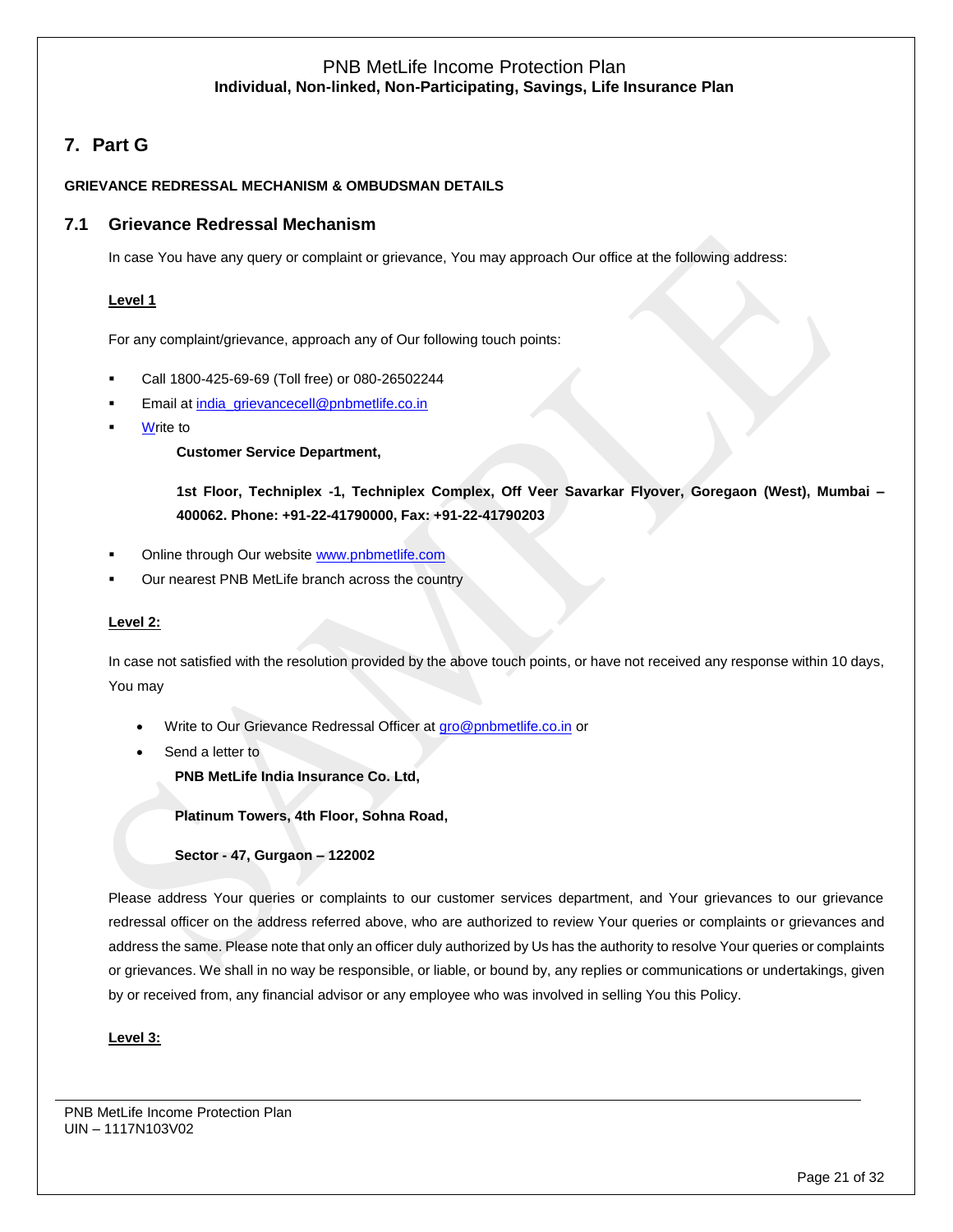If You are not satisfied with the response or do not receive a response from Us within fifteen (15) days, You may approach the IRDAI Grievance Cell Centre (IGCC) on the following contact details:

- Online : You can register Your complaint online at [http://www.igms.irda.gov.in](http://www.igms.irda.gov.in/)
- By Post : You can write or fax Your complaints to
	- **Consumer Affairs Department Insurance Regulatory and Development Authority of India Sy No. 115/1, Financial District, Nanakramguda, Gachibowli, Hyderabad – 500032, Telangana**
	- By E-mail : E-mail ID[: complaints@irda.gov.in](mailto:complaints@irda.gov.in)
- By Phone : 1800 4254 732

In case You are not satisfied with the decision/resolution, You may approach the Insurance Ombudsman at the address in the list of Ombudsman below, if Your grievance pertains to:

- Insurance claim that has been rejected or dispute of a claim on legal construction of the Policy;
- Delay in settlement of claim;
- any partial or total repudiation of claims by Us;
- Dispute with regard to premium; or
- Misrepresentation of terms and conditions of the Policy;
- Policy servicing related grievances against Us or Our agent/intermediary;
- Issuance of Policy in non-conformity with the proposal form;
- Non-issuance of the Policy after receipt of premium;or
- Any other matter resulting from the violation of provisions of the Insurance Act, 1938 as amended from time to time or the Regulations, circulars, guidelines or instructions issued by the IRDA of India from time to time or the terms and conditions of the Policy, in so far as they relate to issues mentioned above.
- 1) The complaint should be made in writing duly signed by You, Nominee, Assignee or by Your legal heirs with full name, address and contact information of the complainant, the details of our branch or office against whom the complaint is made, the facts giving rise to the complaint, supported by documents, the nature and extent of the loss caused to the complainant and the relief sought from the Insurance Ombudsman. Per Rule 14(3) of the Insurance Ombudsman Rules, 2017 (Rules), a complaint to the Insurance Ombudsman can be made if the complainant makes a written representation to the Insurer and either the Insurer rejected the complaint or the complainant did not receive any reply within one month after the Insurer received the complaint, or the complainant is not satisfied with the reply given to him by the Insurer. Further, such a complaint to the Insurance Ombudsman can be made and filed, within one year
	- after the order of the Insurer rejecting the representation is received; or
	- after receipt of decision of the Insurer which is not to the satisfaction of the complainant;
	- after expiry of a period of one month from the date of sending the written representation to the Insurer if the Insurer fails to furnish reply to the complainant.
- 2) The Insurance Ombudsman shall be empowered to condone the delay in such cases as he may consider necessary, after calling for objections of the Insurer against the proposed condonation and after recording reasons for condoning the delay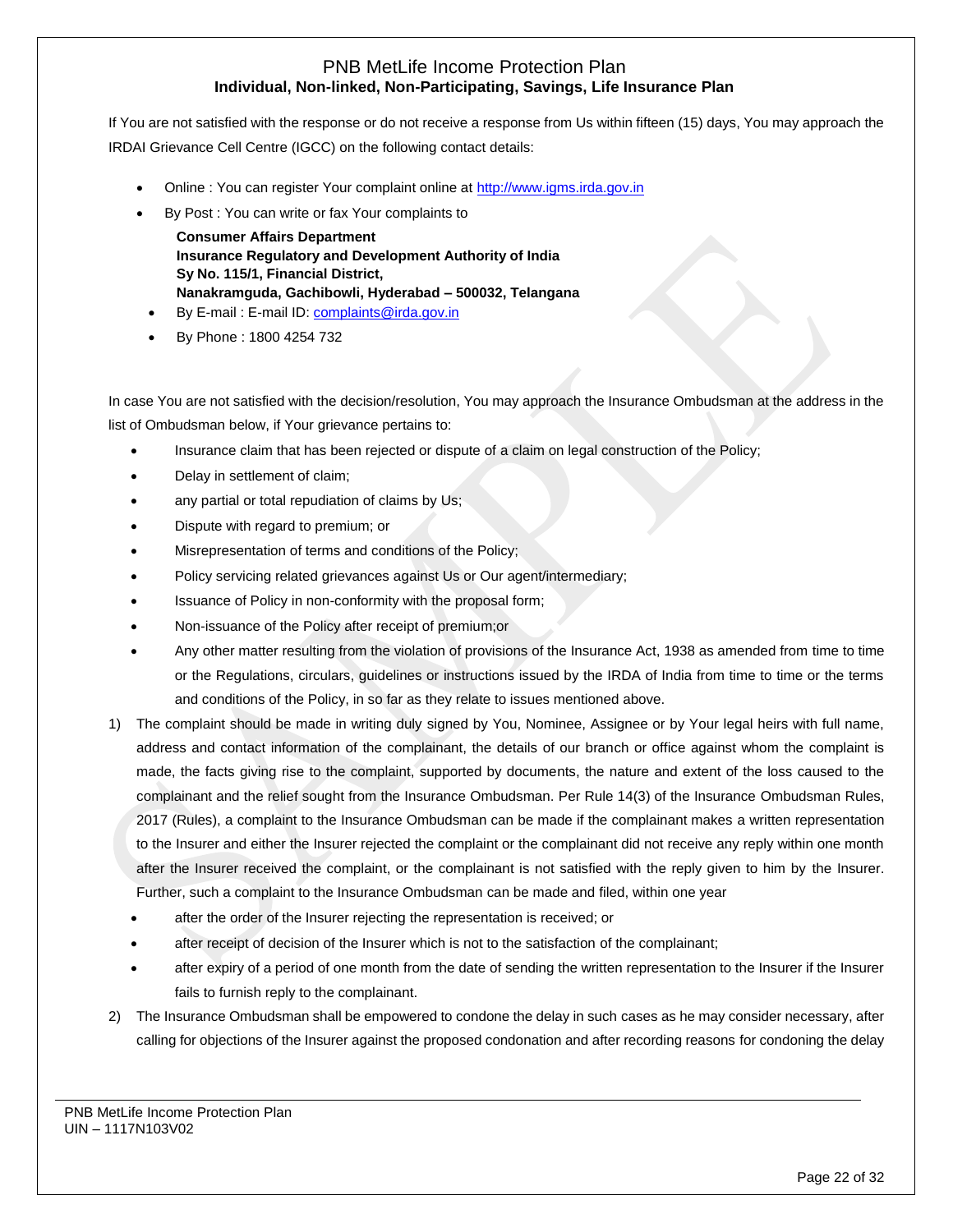and in case the delay is condoned, the date of condonation of delay shall be deemed to be the date of filing of the complaint, for further proceedings under these Rules.

3) No complaint before the Insurance Ombudsman shall be maintainable on the same subject matter on which proceedings are pending before or disposed of by any court or consumer forum or arbitrator.

# **7.2 List of Insurance Ombudsman**

| <b>CONTACT</b><br><b>LOCATION</b> | <b>CONTACT DETAILS</b>                                                                                                                                                                                         | <b>JURISDICTION</b>                                                                                                            |
|-----------------------------------|----------------------------------------------------------------------------------------------------------------------------------------------------------------------------------------------------------------|--------------------------------------------------------------------------------------------------------------------------------|
| AHMEDABAD                         | Jeevan Prakash Building, 6th floor,<br>Tilak Marg, Relief Road,<br>Ahmedabad - 380 001.<br>Tel.:- 079-25501201/02/05/06.<br>Email:- bimalokpal.ahmedabad@ecoi.co.in                                            | State of Gujarat, Union Territories of Dadra &<br>Nagar Haveli and Daman and Diu.                                              |
| <b>BENGALURU</b>                  | 19/19, Jeevan Soudha Building, PID No. 57-27-N-19<br><b>Ground Floor</b><br>24th Main, J.P. Nagar First Phase,<br>Bengaluru-560 078<br>Tel.: 080 - 26652049/26652048<br>Email: bimalokpal.bengaluru@ecoi.co.in | State of Karnataka.                                                                                                            |
| <b>BHOPAL</b>                     | Janak Vihar Complex, 2nd Floor, 6, Malviya Nagar, Opp.<br>Airtel, Near New Market, Bhopal - 462 003.<br>Tel.:- 0755-2769201/202. Fax:- 0755-2769203<br>Email: bimalokpal.bhopal@ecoi.co.in                     | States of Madhya Pradesh and Chhattisgarh.                                                                                     |
| <b>BHUBANESHWA</b><br>R           | 62, Forest park, Bhubneshwar - 751 009.<br>Tel.:- 0674-2596461/2596455. Fax:- 0674-2596429<br>Email:- bimalokpal.bhubaneswar@ecoi.co.in                                                                        | State of Orissa.                                                                                                               |
| <b>CHANDIGARH</b>                 | S.C.O. No. 101-103, 2nd Floor,<br>Batra Building, Sector 17 - D, Chandigarh - 160 017.<br>Tel.:- 0172-2706196, 2706468. Fax:- 0172-2708274<br>Email:-bimalokpal.chandigarh@ecoi.co.in                          | States of Punjab, Haryana, Himachal<br>Pradesh, Jammu & Kashmir and Union<br>Territory of Chandigarh.                          |
| <b>CHENNAI</b>                    | Fatima Akhtar Court, 4th Floor, 453 (old 312), Anna Salai,<br>Teynampet, Chennai - 600 018.<br>Tel.:- 044-24333668/24335284. Fax:- 044-24333664<br>Email:- bimalokpal.chennai@ecoi.co.in                       | State of Tamil Nadu and Union Territory<br>Pondicherry Town and Karaikal (which is<br>part of Union Territory of Pondicherry). |
| <b>DELHI</b>                      | 2/2 A, Universal Insurance Building,<br>Asaf Ali Road, New Delhi - 110 002.<br>Tel.:- 011-23232481/23213504.<br>Email: - bimalokpal.delhi@ecoi.co.in                                                           | New Delhi.                                                                                                                     |
| <b>ERNAKULAM</b>                  | 2nd Floor, Pulinat Building, Opp. Cochin Shipyard, M.G.<br>Road, Ernakulam, Kochi-682 015.                                                                                                                     | State of Kerala and Union Territory of<br>(a) Lakshadweep                                                                      |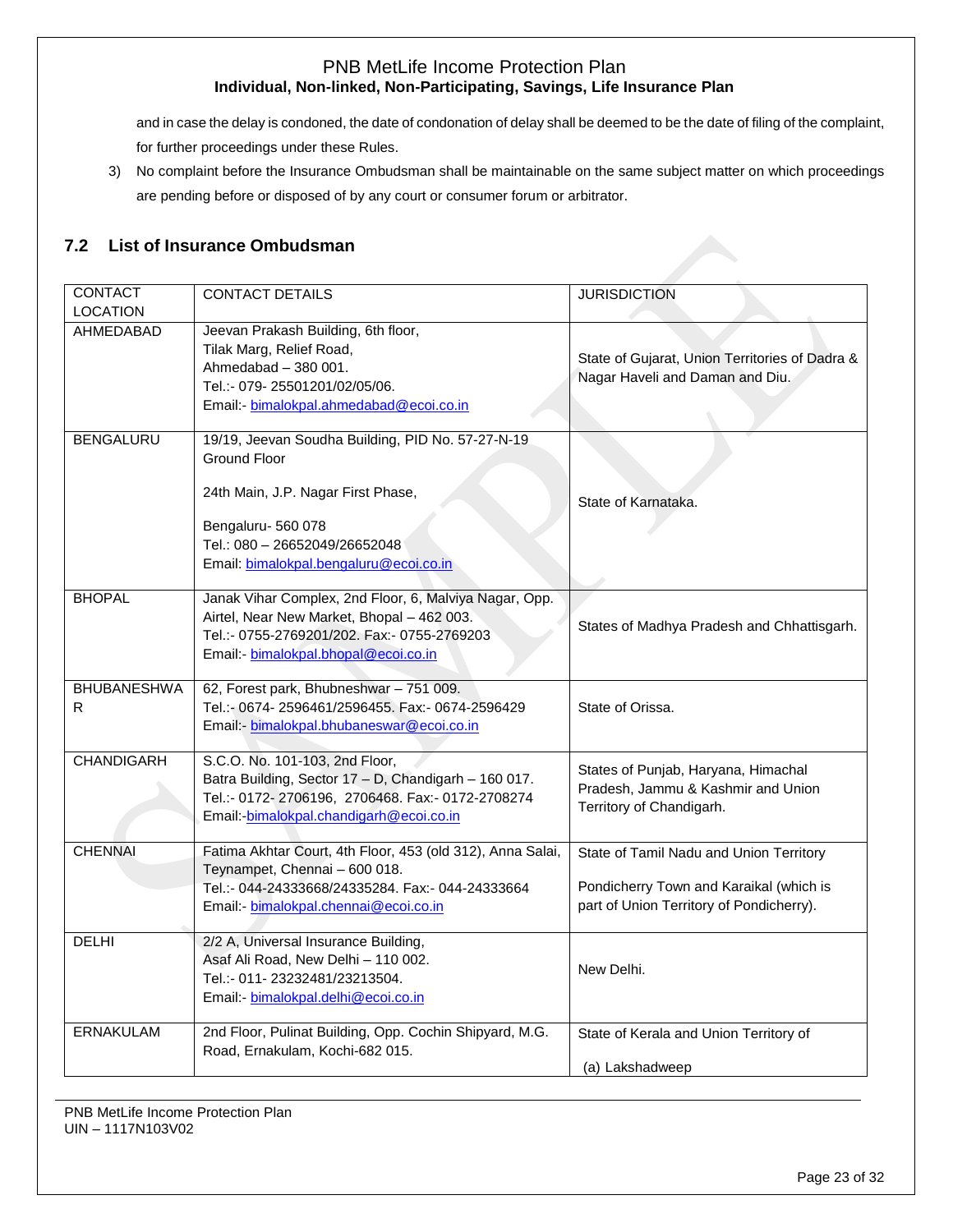|                  | Tel.:- 0484 - 2358759 / 2359338. Fax:- 0484 - 2359336<br>Email:- bimalokpal.ernakulam@ecoi.co.in                                                                                                                             | (b) Mahe - a part of Union Territory of<br>Pondicherry                                                                                                                                                                                                                                                                                                                                                                                                                                                        |
|------------------|------------------------------------------------------------------------------------------------------------------------------------------------------------------------------------------------------------------------------|---------------------------------------------------------------------------------------------------------------------------------------------------------------------------------------------------------------------------------------------------------------------------------------------------------------------------------------------------------------------------------------------------------------------------------------------------------------------------------------------------------------|
| <b>GUWAHATI</b>  | Jeevan Nivesh' Bldg., 5th Floor, Near. Pan bazar over<br>bridge, S.S. Road, Guwahati - 781001.<br>Tel.:- 0361-2632204 / 2602205.<br>Email: bimalokpal.guwahati@ecoi.co.in                                                    | States of Assam, Meghalaya, Manipur,<br>Mizoram, Arunachal Pradesh, Nagaland and<br>Tripura.                                                                                                                                                                                                                                                                                                                                                                                                                  |
| <b>HYDERABAD</b> | 6-2-46, 1st floor, "Moin Court", Lane Opp. Saleem<br>Function Palace, A. C. Guards, Lakdi-Ka-Pool,<br>Hyderabad - 500 004.<br>Tel.:- 040- 67504123 / 23312122. Fax:- 040-23376599<br>Email:- bimalokpal.hyderabad@ecoi.co.in | State of Andhra Pradesh, Telangana,<br>Union Territory of Yanam which is a part of<br>Territory of Pondicherry.                                                                                                                                                                                                                                                                                                                                                                                               |
| <b>JAIPUR</b>    | Jeevan Nidhi - II Bldg., Gr. Floor, Bhawani Singh Road,<br>Jaipur - 302 005.<br>Tel.: 0141 -2740363<br>Email:- bimalokpal.jaipur@ecoi.co.in                                                                                  | State of Rajasthan.                                                                                                                                                                                                                                                                                                                                                                                                                                                                                           |
| <b>KOLKATA</b>   | Hindustan Bldg. Annexe, 4th Floor,<br>4, C.R. Avenue, KOLKATA - 700 072.<br>TEL: 033-22124339/22124340. Fax: 033-22124341<br>Email: - bimalokpal.kolkata@ecoi.co.in                                                          | States of West Bengal, Sikkim and Union<br>Territories of Andaman and Nicobar Islands.                                                                                                                                                                                                                                                                                                                                                                                                                        |
| <b>LUCKNOW</b>   | 6th Floor, Jeevan Bhawan, Phase-II, Nawal Kishore<br>Road, Hazratganj, Lucknow-226 001.<br>Tel.:- 0522-2231330/1 Fax:- 0522-2231310<br>Email: bimalokpal.lucknow@ecoi.co.in                                                  | Districts of Uttar Pradesh: Laitpur, Jhansi,<br>Mahoba, Hamirpur, Banda,<br>Chitrakoot, Allahabad, Mirzapur,<br>Sonbhabdra, Fatehpur, Pratapgarh,<br>Jaunpur, Varanasi, Gazipur, Jalaun, Kanpur,<br>Lucknow, Unnao, Sitapur, Lakhimpur,<br>Bahraich, Barabanki,<br>Raebareli, Sravasti, Gonda, Faizabad,<br>Amethi, Kaushambi, Balrampur, Basti,<br>Ambedkarnagar, Sultanpur, Maharajgang,<br>Santkabirnagar, Azamgarh, Kushinagar,<br>Gorkhpur, Deoria, Mau, Ghazipur,<br>Chandauli, Ballia, Sidharathnagar. |
| <b>MUMBAI</b>    | 3rd Floor, Jeevan Seva Annexe, S. V. Road, Santacruz<br>(W), Mumbai - 400 054.<br>Tel.:- 022-26106552/6960. Fax:- 022-26106052<br>Email:- bimalokpal.mumbai@ecoi.co.in                                                       | States of Goa,<br>Mumbai Metropolitan Region<br>excluding Navi Mumbai & Thane                                                                                                                                                                                                                                                                                                                                                                                                                                 |
| <b>NOIDA</b>     | Bhagwan Sahai Palace, 4th Floor, Main Road, Naya<br>Bans, Sector-15, G.B. Nagar, UP-201301<br>Tel.:- 0120-2514250/52/53<br>Email: bimalokpal.noida@ecoi.co.in                                                                | State of Uttaranchal and the following<br>Districts of Uttar Pradesh: Agra, Aligarh,<br>Bagpat, Bareilly, Bijnor, Budaun,<br>Bulandshehar, Etah, Kanooj, Mainpuri,<br>Mathura, Meerut, Moradabad,<br>Muzaffarnagar, Oraiyya, Pilibhit, Etawah,                                                                                                                                                                                                                                                                |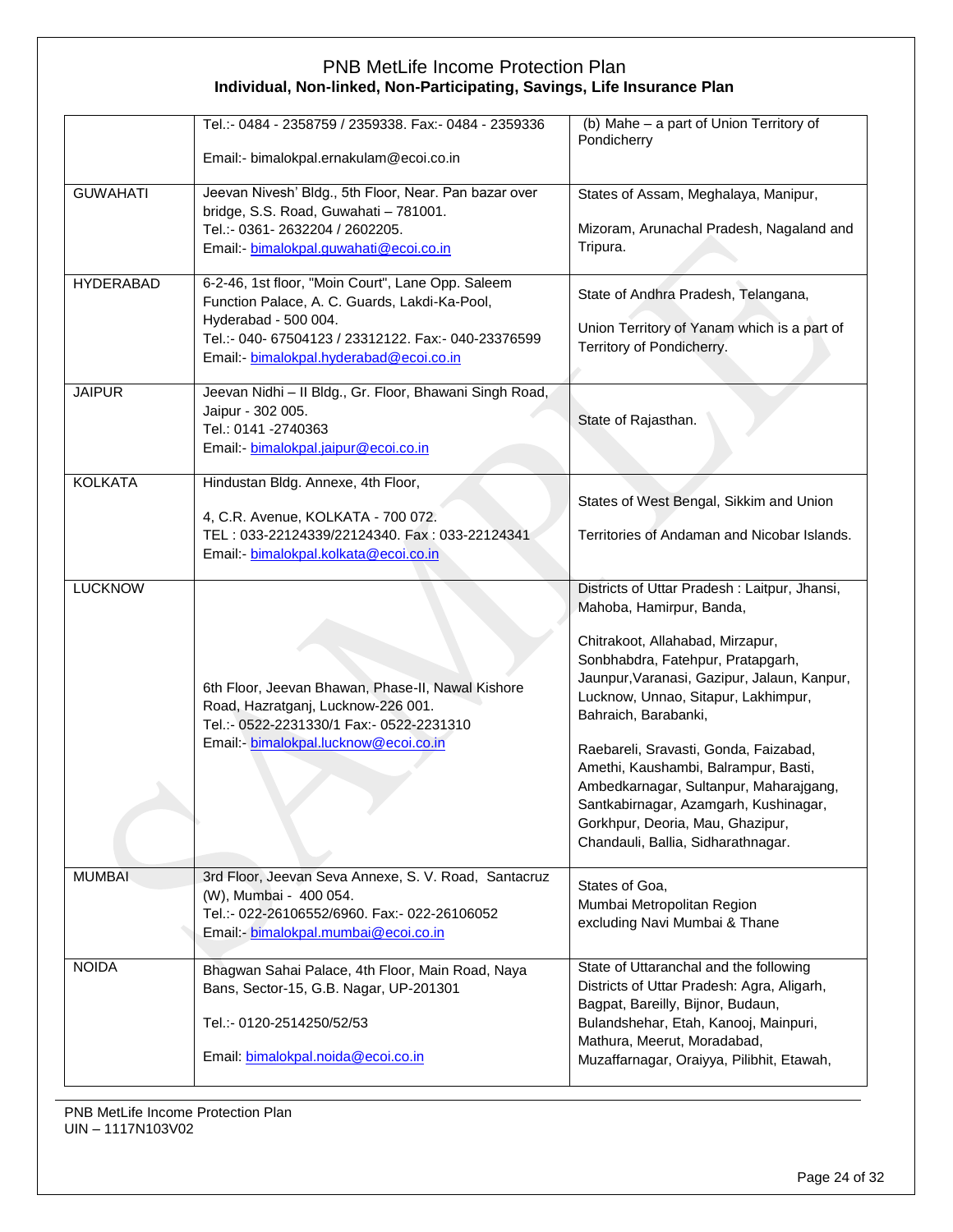|              |                                                                                                                                                                          | Farrukhabad, Firozbad, Gautambodhanagar,<br>Ghaziabad, Hardoi, Shahjahanpur, Hapur,<br>Shamli, Rampur, Kashganj, Sambhal,<br>Amroha, Hathras, Kanshiramnagar,<br>Saharanpur. |
|--------------|--------------------------------------------------------------------------------------------------------------------------------------------------------------------------|------------------------------------------------------------------------------------------------------------------------------------------------------------------------------|
| <b>PATNA</b> | Kalpana Arcade Building, 1st Floor, Bazar Samiti Road,<br>Bahadurpur, Patna-800 006<br>Tel.: 0612-2680952<br>Email: bimalokpal.patna@gbic.co.in                          | States of Bihar and Jharkand                                                                                                                                                 |
| <b>PUNE</b>  | 3rd Floor, Jeevan Darshan Bldg., C.T.S. No.s. 195 to<br>198, N.C. Kelkar Road, Narayan Peth, Pune - 411 030<br>Tel.: 020 - 41312555<br>Email: bimalokpal.pune@ecoi.co.in | State of Maharashtra, Area of Navi Mumbai<br>and Thane excluding Mumbai Metropolitan<br>Region.                                                                              |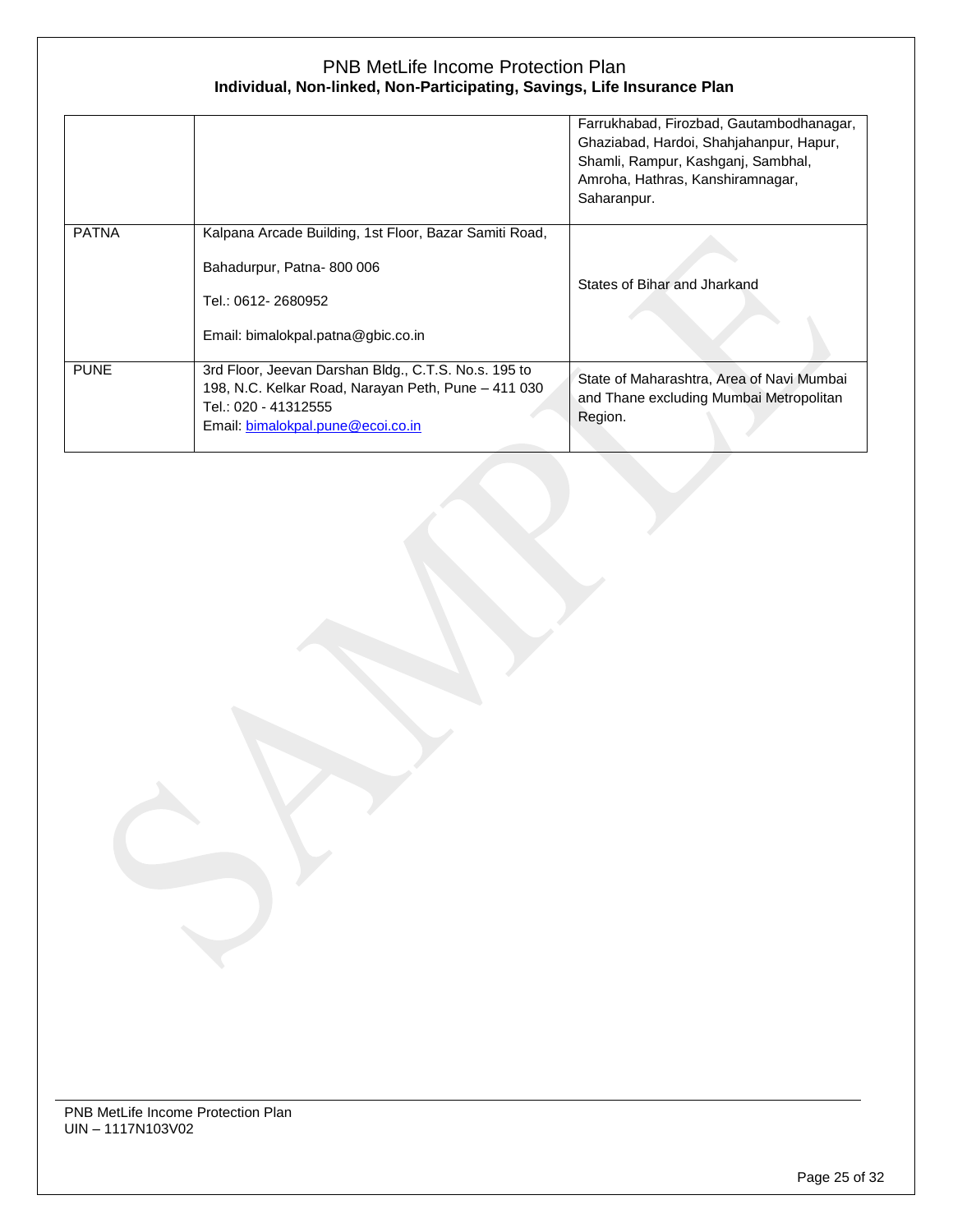# **Annexure A**

# **Section 39, Nomination by policyholder**

- 1. Nomination of a life insurance Policy is as below in accordance with Section 39 of the Insurance Act, 1938 as amended by Insurance Laws (Amendment) Ordinance dtd 26.12.2014. The extant provisions in this regard are as follows:
- 2. The policyholder of a life insurance on his own life may nominate a person or persons to whom money secured by the policy shall be paid in the event of his death.
- 3. Where the nominee is a minor, the policyholder may appoint any person to receive the money secured by the policy in the event of policyholder's death during the minority of the nominee. The manner of appointment is to be laid down by the company.
- 4. Nomination can be made at any time before the maturity of the policy.
- 5. Nomination may be incorporated in the text of the policy itself or may be endorsed on the policy communicated to the company and can be registered by the company in the records relating to the policy.
- 6. Nomination can be cancelled or changed at any time before policy matures, by an endorsement or a further endorsement or a will as the case may be.
- 7. A notice in writing of Change or Cancellation of nomination must be delivered to the company for the company to be liable to such nominee. Otherwise, company will not be liable if a bonafide payment is made to the person named in the text of the policy or in the registered records of the company.
- 8. Fee to be paid to the company for registering change or cancellation of a nomination can be specified by the Authority through Regulations.
- 9. On receipt of notice with fee, the company should grant a written acknowledgement to the policyholder of having registered a nomination or cancellation or change thereof.
- 10. A transfer or assignment made in accordance with Section 38 shall automatically cancel the nomination except in case of assignment to the company or other transferee or assignee for purpose of loan or against security or its reassignment after repayment. In such case, the nomination will not get cancelled to the extent of company's or transferee's or assignee's interest in the policy. The nomination will get revived on repayment of the loan.
- 11. The right of any creditor to be paid out of the proceeds of any policy of life insurance shall not be affected by the nomination.
- 12. In case of nomination by policyholder whose life is insured, if the nominees die before the policyholder, the proceeds are payable to policyholder or his heirs or legal representatives or holder of succession certificate.
- 13. In case nominee(s) survive the person whose life is insured, the amount secured by the policy shall be paid to such survivor(s).
- 14. Where the policyholder whose life is insured nominates his
	- parents or
	- spouse or
	- children or
	- spouse and children
	- or any of them

the nominees are beneficially entitled to the amount payable by the company to the policyholder unless it is proved that policyholder could not have conferred such beneficial title on the nominee having regard to the nature of his title.

If nominee(s) die after the policyholder but before his share of the amount secured under the policy is paid, the share of the expired nominee(s) shall be payable to the heirs or legal representative of the nominee or holder of succession certificate of such nominee(s).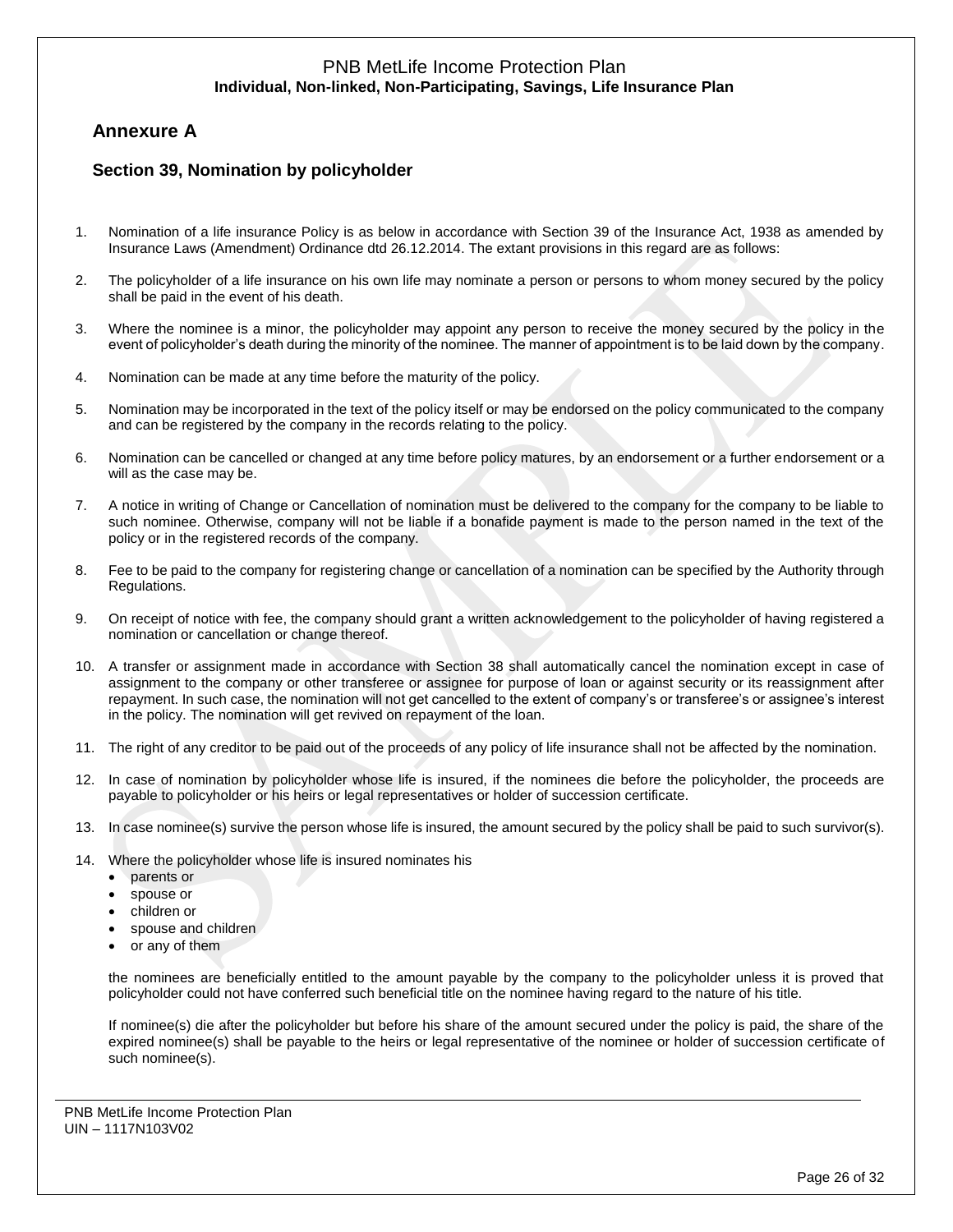- 15. The provisions of sub-section 7 and 8 (13 and 14 above) shall apply to all life insurance policies maturing for payment after the commencement of Insurance Laws (Amendment) Ordinance, 2014 (i.e 26.12.2014).
- 16. If policyholder dies after maturity but the proceeds and benefit of the policy has not been paid to him because of his death, his nominee(s) shall be entitled to the proceeds and benefit of the policy.
- 17. The provisions of Section 39 are not applicable to any life insurance policy to which Section 6 of Married Women's Property Act, 1874 applies or has at any time applied except where before or after Insurance Laws (Ordinance) 2014, a nomination is made in favour of spouse or children or spouse and children whether or not on the face of the policy it is mentioned that it is made under Section 39. Where nomination is intended to be made to spouse or children or spouse and children under Section 6 of MWP Act, it should be specifically mentioned on the policy. In such a case only, the provisions of Section 39 will not apply.

[Disclaimer: This is not a comprehensive list of amendments of Insurance Act, 1938, as amended from time to time and only a simplified version prepared for general information. Policy Holders are advised to refer the Insurance Laws (Amendment) Act 2015 notified in the Official Gazette on 23rd March 2015 for complete and accurate details.]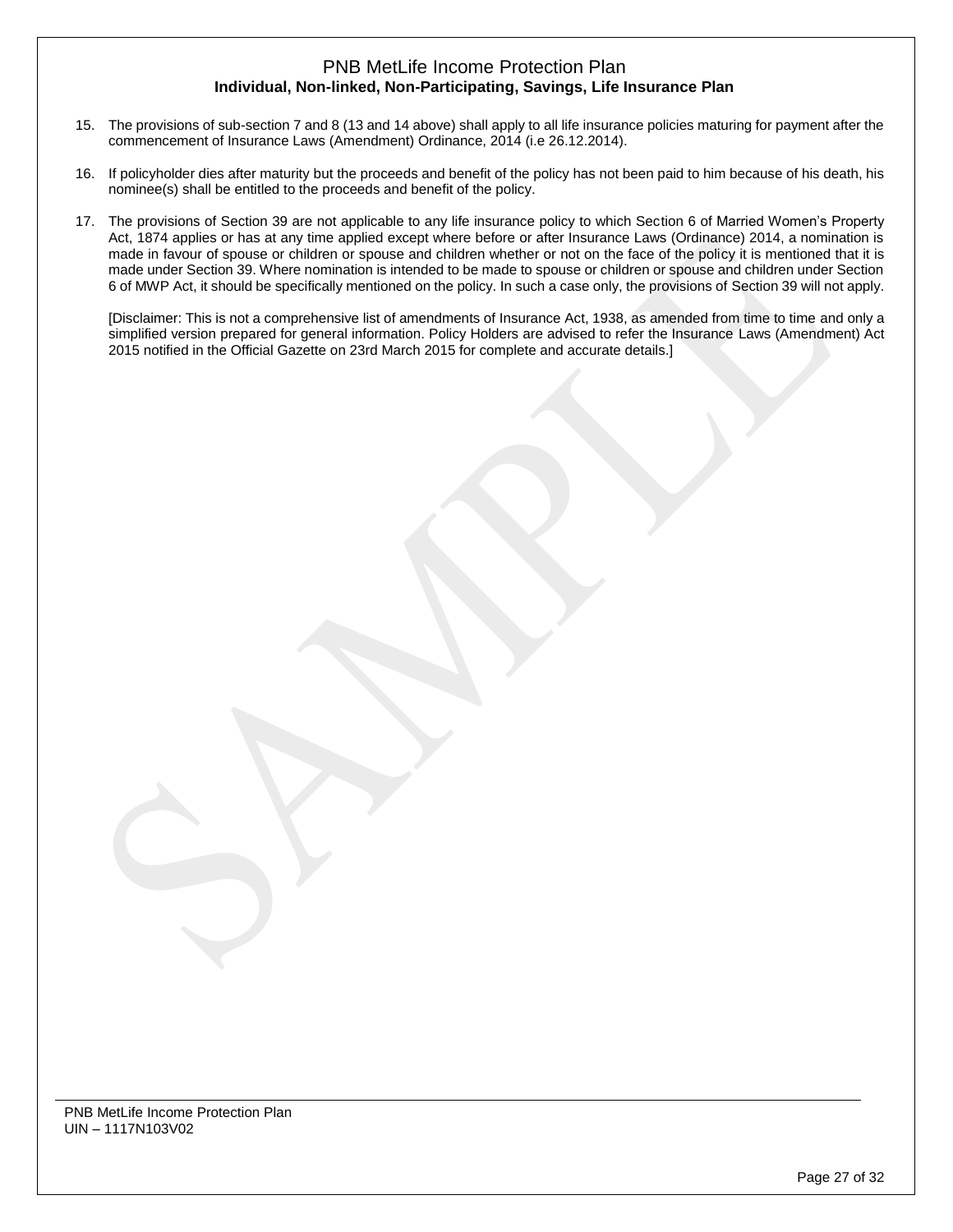# **Section 38, Assignment and Transfer of Insurance Policies**

- 1. Assignment or transfer of a policy should be in accordance with Section 38 of the Insurance Act, 1938 as amended by Insurance Laws (Amendment) Ordinance dated 26.12.2014. The extant provisions in this regard are as follows:
- 2. This policy may be transferred/assigned, wholly or in part, with or without consideration.
- 3. An Assignment may be effected in a policy by an endorsement upon the policy itself or by a separate instrument under notice to the Company.
- 4. The instrument of assignment should indicate the fact of transfer or assignment and the reasons for the assignment or transfer, antecedents of the assignee and terms on which assignment is made.
- 5. The assignment must be signed by the transferor or assignor or duly authorized agent and attested by at least one witness.
- 6. The transfer of assignment shall not be operative as against an company until a notice in writing of the transfer or assignment and either the said endorsement or instrument itself or copy there of certified to be correct by both transferor and transferee or their duly authorised agents have been delivered to the company.
- 7. Fee to be paid for assignment or transfer can be specified by the Authority through Regulations.
- 8. On receipt of notice with fee, the company should Grant a written acknowledgement of receipt of notice. Such notice shall be conclusive evidence against the company of duly receiving the notice.
- 9. If the company maintains one or more places of business, such notices shall be delivered only at the place where the policy is being serviced.
- 10. The company may accept or decline to act upon any transfer or assignment or endorsement, if it has sufficient reasons to believe that it is
	- not bonafide or
	- not in the interest of the policyholder or
	- not in public interest or
	- is for the purpose of trading of the insurance policy.
- 11. Before refusing to act upon endorsement, the Company should record the reasons in writing and communicate the same in writing to Policyholder within 30 days from the date of policyholder giving a notice of transfer or assignment
- 12. In case of refusal to act upon the endorsement by the Company, any person aggrieved by the refusal may prefer a claim to IRDAI within 30 days of receipt of the refusal letter from the Company.
- 13. The priority of claims of persons interested in an insurance policy would depend on the date on which the notices of assignment or transfer is delivered to the company; where there are more than one instruments of transfer or assignment, the priority will depend on dates of delivery of such notices. Any dispute in this regard as to priority should be referred to Authority.
- 14. Every assignment or transfer shall be deemed to be absolute assignment or transfer and the assignee or transferee shall be deemed to be absolute assignee or transferee, except
	- (a) where assignment or transfer is subject to terms and conditions of transfer or assignment OR
	- (b) where the transfer or assignment is made upon condition that
		- (i) the proceeds under the policy shall become payable to policyholder or nominee(s) in the event of assignee or transferee dying before the insured OR
		- (ii) the insured surviving the term of the policy

Such conditional assignee will not be entitled to obtain a loan on policy or surrender the policy. This provision will prevail notwithstanding any law or custom having force of law which is contrary to the above position.

- 15. In other cases, the company shall, subject to terms and conditions of assignment, recognize the transferee or assignee named in the notice as the absolute transferee or assignee and such person
	- shall be subject to all liabilities and equities to which the transferor or assignor was subject to at the date of transfer or assignment and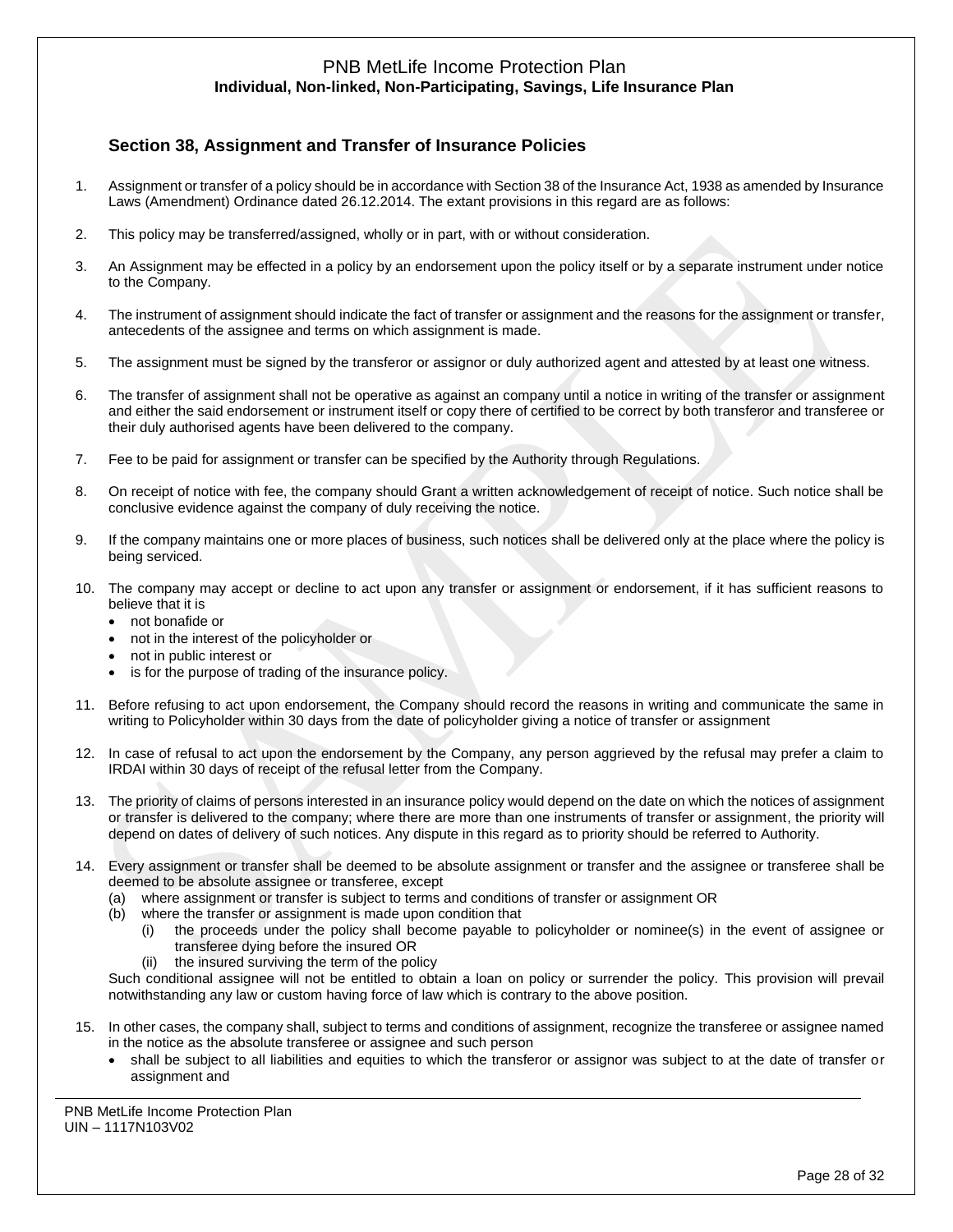- may institute any proceedings in relation to the policy
- obtain loan under the policy or surrender the policy without obtaining the consent of the transferor or assignor or making him a party to the proceedings

Any rights and remedies of an assignee or transferee of a life insurance policy under an assignment or transfer effected before commencement of the Insurance Laws (Amendment) Ordinance, 2014 shall not be affected by this section.

[Disclaimer: This is not a comprehensive list of amendments of Insurance Act, 1938, as amended from time to time and only a simplified version prepared for general information. Policy Holders are advised to refer the Insurance Laws (Amendment) Act 2015 notified in the Official Gazette on 23rd March 2015 for complete and accurate details.]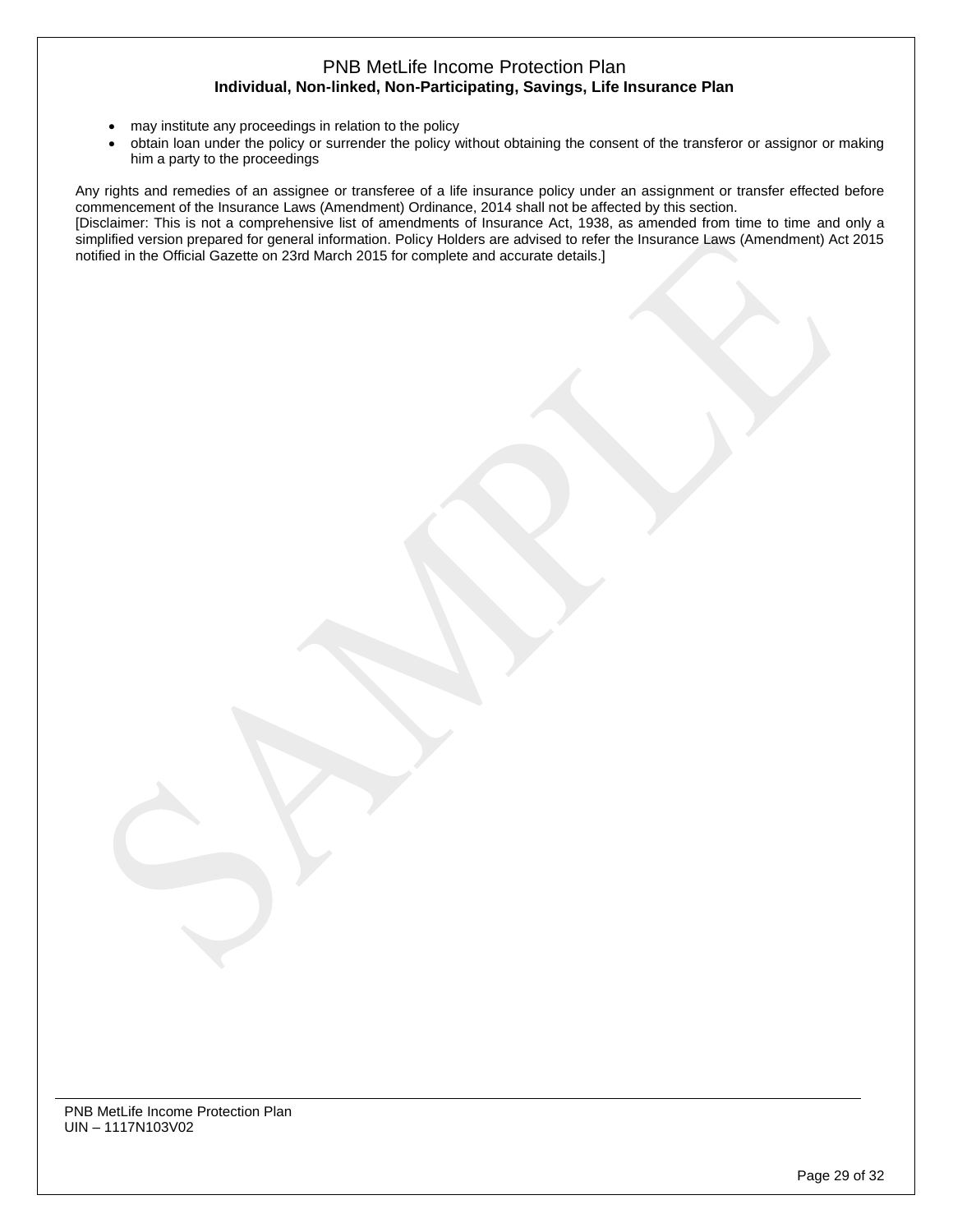# **Section 45, Policy shall not be called in question on the ground of mis-statement after three years**

Provisions regarding policy not being called into question in terms of Section 45 of the Insurance Act, 1938, as amended by Insurance Laws (Amendment) Ordinance dated 26.12.2014 are as follows:

- 1. No Policy of Life Insurance shall be called in question on any ground whatsoever after expiry of 3 years from
	- the date of issuance of policy or
	- the date of commencement of risk or
	- the date of revival of policy or
	- the date of rider to the policy
	- whichever is later.
- 2. On the ground of fraud, a policy of Life Insurance may be called in question within 3 years from
	- the date of issuance of policy or
	- the date of commencement of risk or
	- the date of revival of policy or
	- the date of rider to the policy
	- whichever is later.

For this, the company should communicate in writing to the insured or legal representative or nominee or assignees of insured, as applicable, mentioning the ground and materials on which such decision is based.

- 3. Fraud means any of the following acts committed by insured or by his agent, with the intent to deceive the company or to induce the company to issue a life insurance policy:
	- The suggestion, as a fact of that which is not true and which the insured does not believe to be true;
	- The active concealment of a fact by the insured having knowledge or belief of the fact;
	- Any other act fitted to deceive; and
	- Any such act or omission as the law specifically declares to be fraudulent.
- 4. Mere silence is not fraud unless, depending on circumstances of the case, it is the duty of the insured or his agent keeping silence to speak or silence is in itself equivalent to speak.
- 5. No Company shall repudiate a life insurance Policy on the ground of Fraud, if the Insured / beneficiary can prove that the misstatement was true to the best of his knowledge and there was no deliberate intention to suppress the fact or that such misstatement of or suppression of material fact are within the knowledge of the company. Onus of disproving is upon the policyholder, if alive, or beneficiaries.
- 6. Life insurance Policy can be called in question within 3 years on the ground that any statement of or suppression of a fact material to expectancy of life of the insured was incorrectly made in the proposal or other document basis which policy was issued or revived or rider issued. For this, the company should communicate in writing to the insured or legal representative or nominee or assignees of insured, as applicable, mentioning the ground and materials on which decision to repudiate the policy of life insurance is based.
- 7. In case repudiation is on ground of mis-statement and not on fraud, the premium collected on policy till the date of repudiation shall be paid to the insured or legal representative or nominee or assignees of insured, within a period of 90 days from the date of repudiation. However, the payment will be as per IRDAI direction/Regulation/Circular from time to time.
- 8. Fact shall not be considered material unless it has a direct bearing on the risk undertaken by the company. The onus is on company to show that if the company had been aware of the said fact, no life insurance policy would have been issued to the insured.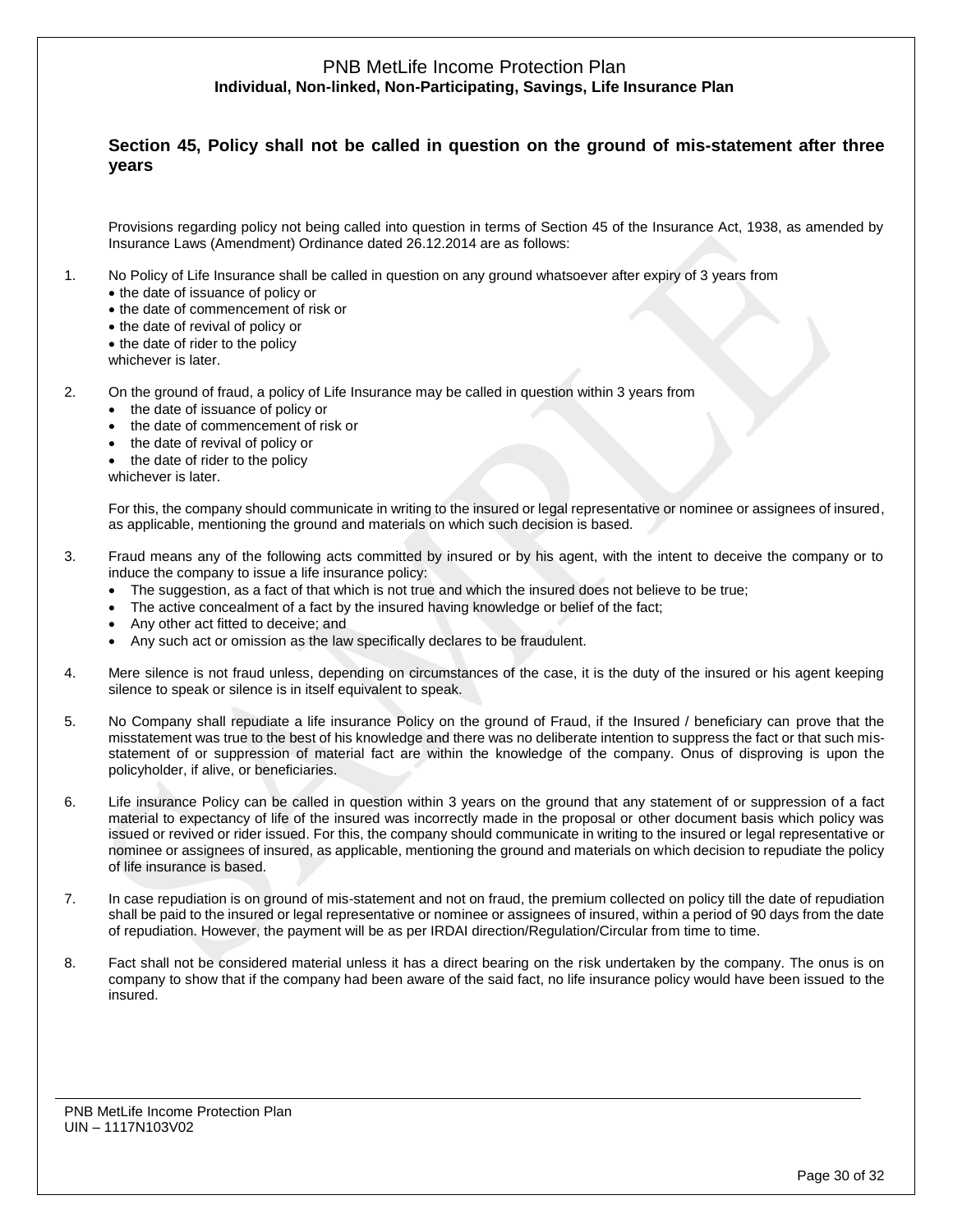9. The company can call for proof of age at any time if he is entitled to do so and no policy shall be deemed to be called in question merely because the terms of the policy are adjusted on subsequent proof of age of life insured. So, this Section will not be applicable for questioning age or adjustment based on proof of age submitted subsequently.

[Disclaimer: This is not a comprehensive list of amendments of Insurance Act, 1938, as amended from time to time and only a simplified version prepared for general information. Policy Holders are advised to refer the Insurance Laws (Amendment) Act 2015 notified in the Official Gazette on 23rd March 2015 for complete and accurate details.